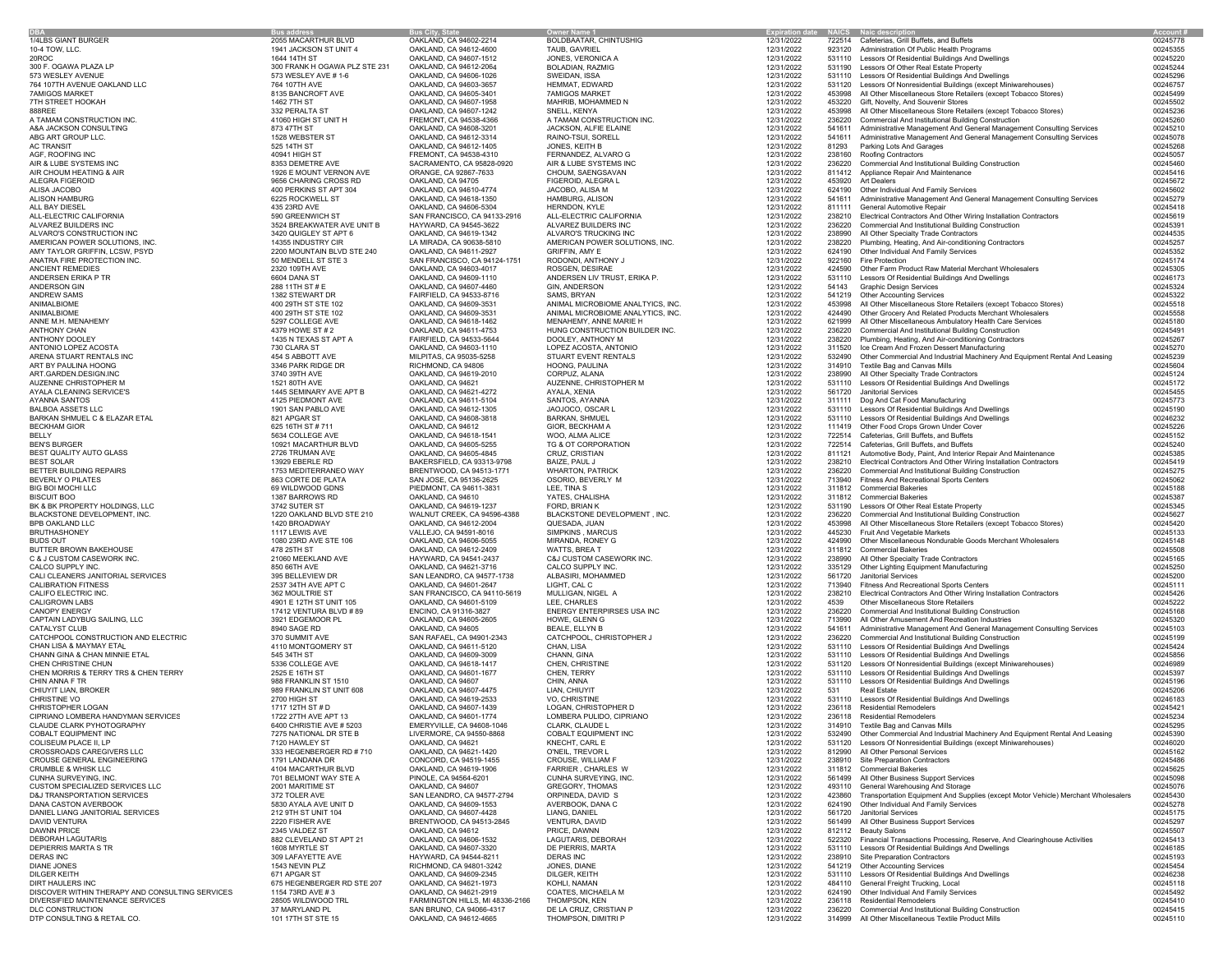| EAST BAY FAMILY DEFENDERS<br>EC ELECTRIC                        | 1212 BROADWAY STE 600<br>555 ONEILL AVE STE 1  | OAKLAND, CA 94612-1805<br>BELMONT, CA 94002-4046       | EAST BAY FAMILY DEFENDERS<br>EDWIN COJON ELECTRIC INC. | 12/31/2022<br>12/31/2022 |                  | 541110 Offices Of Lawyers<br>221122 Electric Power Distribution                                          | 00245594<br>00245141 |
|-----------------------------------------------------------------|------------------------------------------------|--------------------------------------------------------|--------------------------------------------------------|--------------------------|------------------|----------------------------------------------------------------------------------------------------------|----------------------|
| ECOPACHA LANDSCAPING                                            | 2476 21ST ST                                   | SAN PABLO, CA 94806-2956                               | PASTORE, MANUEL                                        | 12/31/2022               | 561730           | <b>Landscaping Services</b>                                                                              | 00246176             |
| ED'S BREADS                                                     | 879 52ND ST<br>10507 INTERNATIONAL BLVD        | OAKLAND, CA 94608                                      | FRANK, EDWARD C                                        | 12/31/2022               | 311812           | <b>Commercial Bakeries</b>                                                                               | 00245510             |
| EDUARDO NAVARRO INSURANCE AGENCY INC<br>EL VALLE                | 6504 INTERNATIONAL BLVD #1                     | OAKLAND, CA 94603-3803<br>OAKLAND, CA 94621-3644       | FIESTA AUTO INSURANCE<br>RAMIREZ MEJIA, MIRIAM A       | 12/31/2022<br>12/31/2022 | 524210<br>448    | Insurance Agencies And Brokerages<br>Clothing And Clothing Accessories Stores                            | 00245830<br>00245229 |
| ELENA AVILA                                                     | 900 FALLON ST                                  | OAKLAND, CA 94607-4893                                 | AVILA-LIBORIO, MARIA E                                 | 12/31/2022               | 454390           | Other Direct Selling Establishments                                                                      | 00245238             |
| EMBODIED PLEASURES                                              | 2157 PACIFIC AVE<br>5835 COLLEGE AVE STE A     | ALAMEDA, CA 94501-1426                                 | VASQUEZ, LUCIA                                         | 12/31/2022               | 315990           | Apparel Accessories and Other Apparel Manufacturing                                                      | 00245316             |
| EMILY ASHER MD<br>EMILY COLMAN                                  | 682 53RD ST                                    | OAKLAND, CA 94618-1653<br>OAKLAND, CA 94609-1812       | ASHER, EMILY<br>COLMAN, EMILY R                        | 12/31/2022<br>12/31/2022 | 621112<br>531110 | Offices Of Physicians, Mental Health Specialists<br>Lessors Of Residential Buildings And Dwellings       | 00245070<br>00245402 |
| EMILY INTERPRET                                                 | 3221 HOOD ST                                   | OAKLAND, CA 94605-5317                                 | GUI IM, CHHUN                                          | 12/31/2022               | 541930           | Translation And Interpretation Services                                                                  | 00246182             |
| ENRIQUE ARCEO AVALOS                                            | 2500 75TH AVE                                  | OAKLAND, CA 94605-2802                                 | ARCEO AVALOS, ENRIQUE                                  | 12/31/2022               | 236220           | Commercial And Institutional Building Construction                                                       | 00245377             |
| EPL.<br>ERIC RUGGIERO                                           | 2965 PHILLIP AVE<br>560 BRAGATO RD             | CLOVIS, CA 93612-3964<br>SAN CARLOS, CA 94070-6227     | ELITE PRIVATE LANDSCAPE INC<br>RUGGIERO, ERIC W        | 12/31/2022<br>12/31/2022 | 561730<br>236220 | <b>Landscaping Services</b><br>Commercial And Institutional Building Construction                        | 00245289<br>00245474 |
| ERIC STARK INTERIORS, INC.                                      | 2284 PARAGON DR                                | SAN JOSE, CA 95131-1306                                | ERIC STARK INTERIORS, INC.                             | 12/31/2022               | 238310           | Drywall And Insulation Contractors                                                                       | 00245599             |
| ESSENTIAL ELEMENTS REMODELING DESIGN& CONSTRUCTION              | 229 LANDANA ST                                 | AMERICAN CANYON, CA 94503-1049                         | SOLIS, JOSE A                                          | 12/31/2022               | 236220           | Commercial And Institutional Building Construction                                                       | 00245292             |
| EVELYN LI FAMILY PARTNERS LP<br>EXACTLY WHAT WE NEED            | 485 8TH ST 301<br>1485 8TH ST                  | OAKLAND, CA 94607-4054<br>OAKLAND, CA 94607-1960       | LI, EVELYN<br>EXACTLY WHAT WE NEED, INC.               | 12/31/2022<br>12/31/2022 | 531110<br>813110 | Lessors Of Residential Buildings And Dwellings<br>Religious Organizations                                | 00245327<br>00245468 |
| EXTENDED HANDS SERVICES                                         | 2327 81ST AVE                                  | OAKLAND, CA 94605-3405                                 | POWELL, NIKISHA R                                      | 12/31/2022               | 813110           | Religious Organizations                                                                                  | 00246231             |
| EXTENSION 4357                                                  | 634 15TH STREET, ROOM 636                      | OAKLAND, CA 94612                                      | PAGANO II, JAMES                                       | 12/31/2022               | 519130           | Internet Publishing And Broadcasting And Web Search Portals                                              | 00245349             |
| EYSHA BOTANICA<br>FALLEN LEAF PROPERTIES LLC                    | 14822 E 14TH ST APT 209<br>1 EMBARCADERO W 252 | SAN LEANDRO, CA 94578-2933<br>OAKLAND, CA 94607-4523   | GONZALEZ, YAUMARY G<br><b>MARR, ERICA</b>              | 12/31/2022<br>12/31/2022 | 453998<br>531190 | All Other Miscellaneous Store Retailers (except Tobacco Stores)<br>Lessors Of Other Real Estate Property | 00245262<br>00245521 |
| FALLEN LEAF PROPERTIES LLC                                      | 3 EMBARCADERO W 153                            | OAKLAND, CA 94607-4525                                 | MARR, ERICA                                            | 12/31/2022               |                  | 531190 Lessors Of Other Real Estate Property                                                             | 00245522             |
| FALLEN LEAF PROPERTIES LLC                                      | 4 ANAIR WAY                                    | OAKLAND, CA 94605-4871                                 | MARR, ERICA                                            | 12/31/2022               |                  | 531190 Lessors Of Other Real Estate Property                                                             | 00245523             |
| FALLEN LEAF PROPERTIES LLC                                      | <b>10 MOSS AVE 25</b>                          | OAKLAND, CA 94610-1300                                 | <b>MARR, ERICA</b>                                     | 12/31/2022               |                  | 531190 Lessors Of Other Real Estate Property                                                             | 00245524             |
| FALLEN LEAF PROPERTIES LLC<br>FALLEN LEAF PROPERTIES LLC        | 17 HAZELWOOD CT<br>35 CARY CT                  | OAKLAND, CA 94603-2131<br>OAKLAND, CA 94603-2117       | MARR, ERICA<br>MARR', ERICA                            | 12/31/2022<br>12/31/2022 |                  | 531190 Lessors Of Other Real Estate Property<br>531190 Lessors Of Other Real Estate Property             | 00245525<br>00245526 |
| FALLEN LEAF PROPERTIES LLC                                      | 85 VERNON ST 102                               | OAKLAND, CA 94610-4239                                 | MARR, ERICA                                            | 12/31/2022               |                  | 531190 Lessors Of Other Real Estate Property                                                             | 00245527             |
| FALLEN LEAF PROPERTIES LLC                                      | 280 SEXTUS RD                                  | OAKLAND, CA 94603-1058                                 | <b>MARR, ERICA</b>                                     | 12/31/2022               |                  | 531190 Lessors Of Other Real Estate Property                                                             | 00245528             |
| FALLEN LEAF PROPERTIES LLC<br>FALLEN LEAF PROPERTIES LLC        | 250 WHITMORE ST 108<br>228 MAKIN RD            | OAKLAND, CA 94611-4629                                 | <b>MARR, ERICA</b><br><b>MARR, ERICA</b>               | 12/31/2022               |                  | 531190 Lessors Of Other Real Estate Property                                                             | 00245529<br>00245530 |
| FALLEN LEAF PROPERTIES LLC                                      | 155 PEARL ST 106                               | OAKLAND, CA 94603-1056<br>OAKLAND, CA 94611-5506       | MARR, ERICA                                            | 12/31/2022<br>12/31/2022 |                  | 531110 Lessors Of Residential Buildings And Dwellings<br>531190 Lessors Of Other Real Estate Property    | 00245531             |
| FALLEN LEAF PROPERTIES LLC                                      | 155 PEARL ST 304                               | OAKLAND, CA 94611-5503                                 | MARR, ERICA                                            | 12/31/2022               |                  | 531190 Lessors Of Other Real Estate Property                                                             | 00245532             |
| FALLEN LEAF PROPERTIES LLC                                      | 150 PEARL ST 203                               | OAKLAND, CA 94611-5553                                 | <b>MARR, ERICA</b>                                     | 12/31/2022               |                  | 531190 Lessors Of Other Real Estate Property                                                             | 00245533             |
| FALLEN LEAF PROPERTIES LLC<br>FALLEN LEAF PROPERTIES LLC        | 150 PEARL ST 204<br>668 33RD ST                | OAKLAND, CA 94611-5553<br>OAKLAND, CA 94609-2942       | <b>MARR, ERICA</b><br>MARR, ERICA                      | 12/31/2022<br>12/31/2022 | 531190           | 531190 Lessors Of Other Real Estate Property<br>Lessors Of Other Real Estate Property                    | 00245534<br>00245535 |
| FALLEN LEAF PROPERTIES LLC                                      | 424 CASWELL AVE                                | OAKLAND, CA 94603-2108                                 | <b>MARR, ERICA</b>                                     | 12/31/2022               |                  | 531190 Lessors Of Other Real Estate Property                                                             | 00245536             |
| FALLEN LEAF PROPERTIES LLC                                      | 1182 58TH AVE                                  | OAKLAND, CA 94621-3902                                 | <b>MARR, ERICA</b>                                     | 12/31/2022               |                  | 531190 Lessors Of Other Real Estate Property                                                             | 00245537             |
| FALLEN LEAF PROPERTIES LLC                                      | 433 CLARA ST                                   | OAKLAND, CA 94603-1103                                 | <b>MARR, ERICA</b>                                     | 12/31/2022               |                  | 531190 Lessors Of Other Real Estate Property                                                             | 00245538             |
| FALLEN LEAF PROPERTIES LLC<br>FALLEN LEAF PROPERTIES LLC        | 1166 75TH AVE<br>945 72ND AVE                  | OAKLAND, CA 94621-2906<br>OAKLAND, CA 94621-3313       | MARR, ERICA<br>MARR, ERICA                             | 12/31/2022<br>12/31/2022 |                  | 531190 Lessors Of Other Real Estate Property<br>531190 Lessors Of Other Real Estate Property             | 00245539<br>00245540 |
| FALLEN LEAF PROPERTIES LLC                                      | 435 STONEFORD AVE                              | OAKLAND, CA 94603-2156                                 | <b>MARR, ERICA</b>                                     | 12/31/2022               |                  | 531190 Lessors Of Other Real Estate Property                                                             | 00245541             |
| FALLEN LEAF PROPERTIES LLC                                      | 1214 60TH AVE                                  | OAKLAND, CA 94621-3910                                 | <b>MARR, ERICA</b>                                     | 12/31/2022               |                  | 531190 Lessors Of Other Real Estate Property                                                             | 00245542             |
| FALLEN LEAF PROPERTIES LLC<br>FALLEN LEAF PROPERTIES LLC        | 455 CRESCENT ST 116<br>1230 83RD AVE           | OAKLAND, CA 94610-2678<br>OAKLAND, CA 94621-1855       | MARR, ERICA<br><b>MARR, ERICA</b>                      | 12/31/2022<br>12/31/2022 |                  | 531190 Lessors Of Other Real Estate Property<br>531190 Lessors Of Other Real Estate Property             | 00245543<br>00245544 |
| FALLEN LEAF PROPERTIES LLC                                      | 1065 83RD AVE                                  | OAKLAND, CA 94621-1805                                 | <b>MARR, ERICA</b>                                     | 12/31/2022               |                  | 531190 Lessors Of Other Real Estate Property                                                             | 00245545             |
| FALLEN LEAF PROPERTIES LLC                                      | 465 HALE AVE                                   | OAKLAND, CA 94603-2960                                 | <b>MARR, ERICA</b>                                     | 12/31/2022               |                  | 531190 Lessors Of Other Real Estate Property                                                             | 00245546             |
| FALLEN LEAF PROPERTIES LLC<br>FALLEN LEAF PROPERTIES LLC        | 1410 55TH AVE<br>485 98TH AVE                  | OAKLAND, CA 94621-4408<br>OAKLAND, CA 94603-2103       | MARR, ERICA<br>MARR, ERICA                             | 12/31/2022               |                  | 531190 Lessors Of Other Real Estate Property<br>531190 Lessors Of Other Real Estate Property             | 00245547<br>00245548 |
| FALLEN LEAF PROPERTIES LLC                                      | 1000 106TH AVE                                 | OAKLAND, CA 94603-3810                                 | <b>MARR, ERICA</b>                                     | 12/31/2022<br>12/31/2022 |                  | 531190 Lessors Of Other Real Estate Property                                                             | 00245549             |
| FALLEN LEAF PROPERTIES LLC                                      | 1418 102ND AVE                                 | OAKLAND, CA 94603-3224                                 | <b>MARR, ERICA</b>                                     | 12/31/2022               |                  | 531190 Lessors Of Other Real Estate Property                                                             | 00245550             |
| FALLEN LEAF PROPERTIES LLC                                      | 1228 97TH AVE                                  | OAKLAND, CA 94603-2403                                 | <b>MARR, ERICA</b>                                     | 12/31/2022               |                  | 531190 Lessors Of Other Real Estate Property                                                             | 00245551             |
| FALLEN LEAF PROPERTIES LLC<br>FALLEN LEAF PROPERTIES LLC        | 986 55TH ST<br>623 EL PASEO DR                 | OAKLAND, CA 94608-3108<br>OAKLAND, CA 94603-3534       | MARR, ERICA<br><b>MARR, ERICA</b>                      | 12/31/2022<br>12/31/2022 |                  | 531190 Lessors Of Other Real Estate Property<br>531190 Lessors Of Other Real Estate Property             | 00245552<br>00245553 |
| FALLEN LEAF PROPERTIES LLC                                      | 1055 105TH AVE                                 | OAKLAND, CA 94603-3122                                 | <b>MARR, ERICA</b>                                     | 12/31/2022               |                  | 531190 Lessors Of Other Real Estate Property                                                             | 00245554             |
| FALLEN LEAF PROPERTIES LLC                                      | 647 EL PASEO DR                                | OAKLAND, CA 94603-3534                                 | <b>MARR, ERICA</b>                                     | 12/31/2022               |                  | 531190 Lessors Of Other Real Estate Property                                                             | 00245555             |
| FALLEN LEAF PROPERTIES LLC<br>FALLEN LEAF PROPERTIES LLC        | 910 MYRTLE ST<br>884 69TH AVE                  | OAKLAND, CA 94607-3234<br>OAKLAND, CA 94621-3302       | MARR, ERICA<br>MARR, ERICA                             | 12/31/2022               |                  | 531190 Lessors Of Other Real Estate Property<br>531190 Lessors Of Other Real Estate Property             | 00245556<br>00245557 |
| FALLEN LEAF PROPERTIES LLC                                      | 1009 106TH AVE                                 | OAKLAND, CA 94603-3809                                 | <b>MARR, ERICA</b>                                     | 12/31/2022<br>12/31/2022 |                  | 531190 Lessors Of Other Real Estate Property                                                             | 00245559             |
| FALLEN LEAF PROPERTIES LLC                                      | 1009 91ST AVE                                  | OAKLAND, CA 94603-1203                                 | <b>MARR, ERICA</b>                                     | 12/31/2022               |                  | 531190 Lessors Of Other Real Estate Property                                                             | 00245560             |
| FALLEN LEAF PROPERTIES LLC                                      | 1114 61ST AVE                                  | OAKLAND, CA 94621-3914                                 | MARR, ERICA                                            | 12/31/2022               |                  | 531190 Lessors Of Other Real Estate Property                                                             | 00245561             |
| FALLEN LEAF PROPERTIES LLC<br>FALLEN LEAF PROPERTIES LLC        | 1118 86TH AVE<br>1140 71ST AVE                 | OAKLAND, CA 94621-1608<br>OAKLAND, CA 94621-3220       | <b>MARR, ERICA</b><br><b>MARR, ERICA</b>               | 12/31/2022<br>12/31/2022 |                  | 531190 Lessors Of Other Real Estate Property<br>531190 Lessors Of Other Real Estate Property             | 00245562<br>00245563 |
| FALLEN LEAF PROPERTIES LLC                                      | 1215 95TH AVE                                  | OAKLAND, CA 94603-1419                                 | <b>MARR, ERICA</b>                                     | 12/31/2022               | 531190           | Lessors Of Other Real Estate Property                                                                    | 00245564             |
| FALLEN LEAF PROPERTIES LLC                                      | 1232 73RD AVE                                  | OAKLAND, CA 94621-2904                                 | MARR, ERICA                                            | 12/31/2022               |                  | 531190 Lessors Of Other Real Estate Property                                                             | 00245565             |
| FALLEN LEAF PROPERTIES LLC<br>FALLEN LEAF PROPERTIES LLC        | 1232 78TH AVE<br>1250 102ND AVE                | OAKLAND, CA 94621-2604<br>OAKLAND, CA 94603-3105       | MARR, ERICA<br><b>MARR, ERICA</b>                      | 12/31/2022<br>12/31/2022 |                  | 531190 Lessors Of Other Real Estate Property<br>531190 Lessors Of Other Real Estate Property             | 00245566<br>00245567 |
| FALLEN LEAF PROPERTIES LLC                                      | 1252 96TH AVE                                  | OAKLAND, CA 94603-1424                                 | <b>MARR, ERICA</b>                                     | 12/31/2022               |                  | 531190 Lessors Of Other Real Estate Property                                                             | 00245568             |
| FALLEN LEAF PROPERTIES LLC                                      | 1256 101ST AVE                                 | OAKLAND, CA 94603-3154                                 | MARR, ERICA                                            | 12/31/2022               |                  | 531190 Lessors Of Other Real Estate Property                                                             | 00245569             |
| FALLEN LEAF PROPERTIES LLC<br>FALLEN LEAF PROPERTIES LLC        | 1260 75TH AVE<br>1261 102ND AVE                | OAKLAND, CA 94621-2846<br>OAKLAND, CA 94603-3104       | MARR, ERICA<br><b>MARR, ERICA</b>                      | 12/31/2022<br>12/31/2022 | 531190           | 531190 Lessors Of Other Real Estate Property<br>Lessors Of Other Real Estate Property                    | 00245570<br>00245571 |
| FALLEN LEAF PROPERTIES LLC                                      | 1264 60TH AVE                                  | OAKLAND, CA 94621-3910                                 | <b>MARR, ERICA</b>                                     | 12/31/2022               | 531190           | Lessors Of Other Real Estate Property                                                                    | 00245572             |
| FALLEN LEAF PROPERTIES LLC                                      | 1300 87TH AVE                                  | OAKLAND, CA 94621-1618                                 | MARR, ERICA                                            | 12/31/2022               |                  | 531190 Lessors Of Other Real Estate Property                                                             | 00245573             |
| FALLEN LEAF PROPERTIES LLC<br>FALLEN LEAF PROPERTIES LLC        | 1308 83RD AVE<br>1369 64TH AVE                 | OAKLAND, CA 94621-1812<br>OAKLAND, CA 94621-3931       | <b>MARR, ERICA</b><br><b>MARR, ERICA</b>               | 12/31/2022<br>12/31/2022 |                  | 531190 Lessors Of Other Real Estate Property<br>531190 Lessors Of Other Real Estate Property             | 00245574<br>00245575 |
| FALLEN LEAF PROPERTIES LLC                                      | 1312 88TH AVE                                  | OAKLAND, CA 94621-1118                                 | <b>MARR, ERICA</b>                                     | 12/31/2022               |                  | 531190 Lessors Of Other Real Estate Property                                                             | 00245576             |
| FALLEN LEAF PROPERTIES LLC                                      | 1335 102ND AVE                                 | OAKLAND, CA 94603-3106                                 | <b>MARR, ERICA</b>                                     | 12/31/2022               |                  | 531190 Lessors Of Other Real Estate Property                                                             | 00245577             |
| FALLEN LEAF PROPERTIES LLC                                      | 1319 90TH AVE                                  | OAKLAND, CA 94603-1309                                 | <b>MARR, ERICA</b>                                     | 12/31/2022               |                  | 531190 Lessors Of Other Real Estate Property                                                             | 00245579             |
| FALLEN LEAF PROPERTIES LLC<br>FALLEN LEAF PROPERTIES LLC        | 1425 78TH AVE<br>1339 63RD AVE                 | OAKLAND, CA 94621-2617<br>OAKLAND, CA 94621-3927       | MARR, ERICA<br>MARR, ERICA                             | 12/31/2022<br>12/31/2022 |                  | 531190 Lessors Of Other Real Estate Propert<br>531190 Lessors Of Other Real Estate Property              | 00245580<br>00245581 |
| FALLEN LEAF PROPERTIES LLC                                      | 1347 90TH AVE                                  | OAKLAND, CA 94603-1309                                 | <b>MARR, ERICA</b>                                     | 12/31/2022               |                  | 531190 Lessors Of Other Real Estate Property                                                             | 00245582             |
| FALLEN LEAF PROPERTIES LLC                                      | 1501 37TH AVE # D1                             | OAKLAND, CA 94601-3587                                 | MARR, ERICA                                            | 12/31/2022               |                  | 531110 Lessors Of Residential Buildings And Dwellings                                                    | 00245987             |
| FALLEN LEAF PROPERTIES LLC<br>FALLEN LEAF PROPERTIES LLC        | 1516 WILLOW ST<br>1519 CHANDLER ST 90          | OAKLAND, CA 94607-1554<br>OAKLAND, CA 94603-3874       | MARR, ERICA<br>MARR, ERICA                             | 12/31/2022               |                  | 531190 Lessors Of Other Real Estate Property<br>531110 Lessors Of Residential Buildings And Dwellings    | 00245988<br>00245991 |
| FALLEN LEAF PROPERTIES LLC                                      | 1600 98TH AVE                                  | OAKLAND, CA 94603-2605                                 | LLC. COMMUNITY FUND                                    | 12/31/2022<br>12/31/2022 |                  | 531110 Lessors Of Residential Buildings And Dwellings                                                    | 00245994             |
| FALLEN LEAF PROPERTIES LLC                                      | 1609 90TH AVE                                  | OAKLAND, CA 94603-1505                                 | MARR, ERICA                                            | 12/31/2022               |                  | 531190 Lessors Of Other Real Estate Property                                                             | 00245999             |
| FALLEN LEAF PROPERTIES LLC                                      | 1620 79TH AVE                                  | OAKLAND, CA 94621-2646                                 | LLC, COMMUNITY FUND                                    | 12/31/2022               |                  | 531190 Lessors Of Other Real Estate Property                                                             | 00246002             |
| FALLEN LEAF PROPERTIES LLC<br>FALLEN LEAF PROPERTIES LLC        | 1627 90TH AVE<br>1634 TUCKER ST 72             | OAKLAND, CA 94603-1505<br>OAKLAND, CA 94603-3880       | MARR, ERICA<br><b>MARR, ERICA</b>                      | 12/31/2022<br>12/31/2022 |                  | 531190 Lessors Of Other Real Estate Property<br>531190 Lessors Of Other Real Estate Property             | 00246006<br>00246010 |
| FALLEN LEAF PROPERTIES LLC                                      | 1654 68TH AVE                                  | OAKLAND, CA 94621-3414                                 | MARR, ERICA                                            | 12/31/2022               |                  | 531190 Lessors Of Other Real Estate Property                                                             | 00246013             |
| FALLEN LEAF PROPERTIES LLC                                      | 1657 80TH AVE                                  | OAKLAND, CA 94621-2337                                 | MARR, ERICA                                            | 12/31/2022               |                  | 531190 Lessors Of Other Real Estate Property                                                             | 00246015             |
| FALLEN LEAF PROPERTIES LLC                                      | 1663 80TH AVE<br>1700 48TH AVE                 | OAKLAND, CA 94621-2346                                 | MARR, ERICA                                            | 12/31/2022               |                  | 531190 Lessors Of Other Real Estate Property<br>531190 Lessors Of Other Real Estate Property             | 00246018<br>00246023 |
| FALLEN LEAF PROPERTIES LLC<br>FALLEN LEAF PROPERTIES LLC        | 1703 92ND AVE                                  | OAKLAND, CA 94601-5311<br>OAKLAND, CA 94603-1605       | MARR, ERICA<br>MARR, ERICA                             | 12/31/2022<br>12/31/2022 |                  | 531190 Lessors Of Other Real Estate Property                                                             | 00246026             |
| FALLEN LEAF PROPERTIES LLC                                      | 1705 98TH AVE                                  | OAKLAND, CA 94603-2606                                 | MARR, ERICA                                            | 12/31/2022               |                  | 531190 Lessors Of Other Real Estate Property                                                             | 00246032             |
| FALLEN LEAF PROPERTIES LLC                                      | 1722 73RD AVE                                  | OAKLAND, CA 94621-2812                                 | MARR, ERICA                                            | 12/31/2022               |                  | 531190 Lessors Of Other Real Estate Property                                                             | 00246035             |
| FALLEN LEAF PROPERTIES LLC<br>FALLEN LEAF PROPERTIES LLC        | 1801 102ND AVE<br>1415 MACARTHUR BLVD          | OAKLAND, CA 94603-3311<br>OAKLAND, CA 94602-1054       | <b>MARR, ERICA</b><br>MARR, ERICA                      | 12/31/2022<br>12/31/2022 |                  | 531190 Lessors Of Other Real Estate Property<br>531190 Lessors Of Other Real Estate Property             | 00246037<br>00246255 |
| FALLEN LEAF PROPERTIES LLC                                      | 1426 87TH AVE                                  | OAKLAND, CA 94621-1508                                 | MARR, ERICA                                            | 12/31/2022               |                  | 531190 Lessors Of Other Real Estate Property                                                             | 00246256             |
| FALLEN LEAF PROPERTIES LLC                                      | 1428 MADISON ST 103                            | OAKLAND, CA 94612-4320                                 | <b>MARR, ERICA</b>                                     | 12/31/2022               |                  | 531190 Lessors Of Other Real Estate Property                                                             | 00246257             |
| FALLEN LEAF PROPERTIES LLC<br><b>EALLEN LEAF PROPERTIES LLC</b> | 1430 82ND AVE<br><b>1441 STH ST B</b>          | OAKLAND, CA 94621-2202<br><b>OAKLAND CA 94607-2176</b> | MARR, ERICA<br>MARR ERICI                              | 12/31/2022<br>12/31/2022 |                  | 531190 Lessors Of Other Real Estate Property<br>531190   Lecore Of Other Real Fetate Propert             | 00246258<br>00246259 |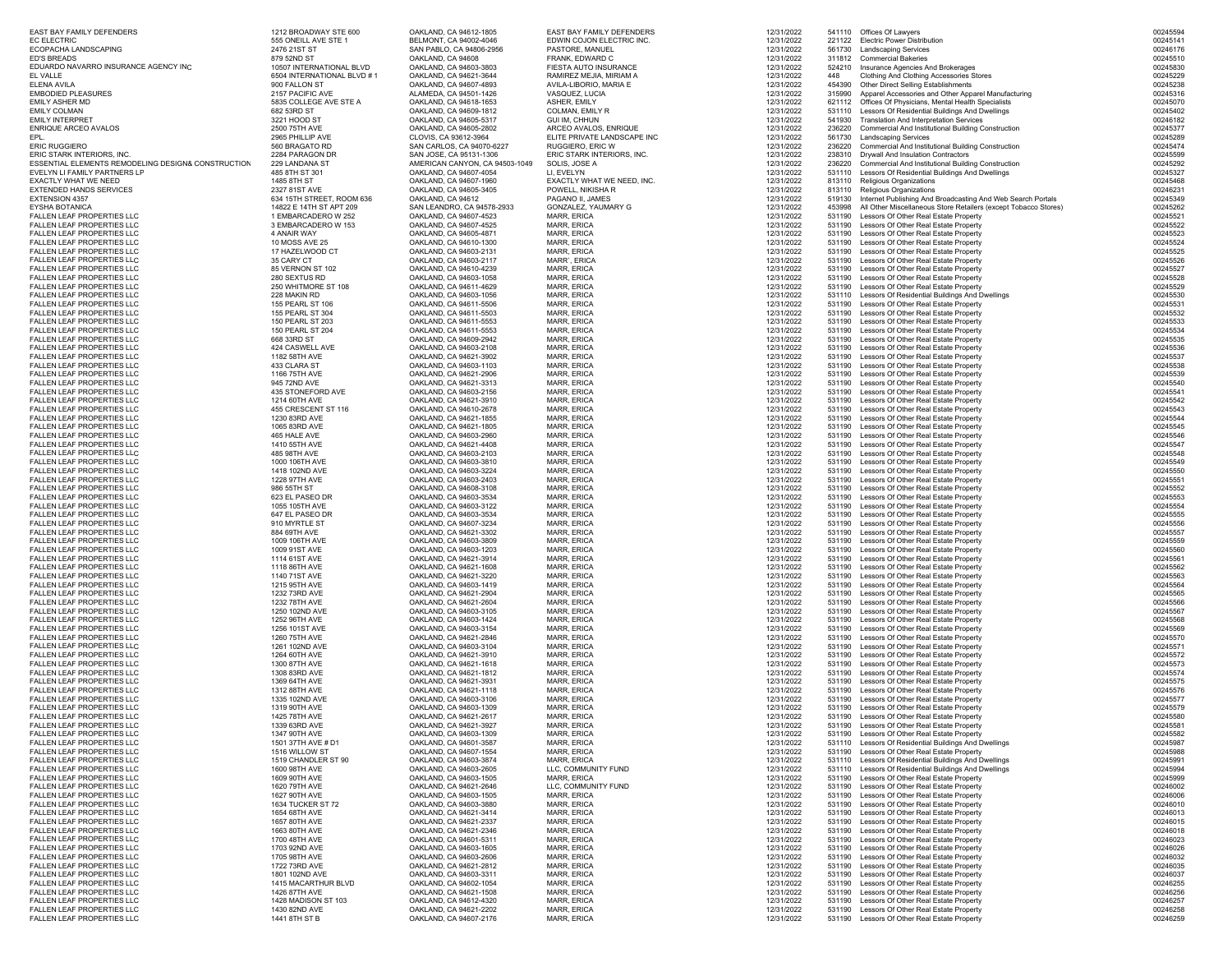| FALLEN LEAF PROPERTIES LLC                               | 1458 88TH AVE                                    | OAKLAND, CA 94621-1106                           | <b>MARR, ERICA</b>                | 12/31/2022               |                  | 531190 Lessors Of Other Real Estate Property                                                 | 00246260             |
|----------------------------------------------------------|--------------------------------------------------|--------------------------------------------------|-----------------------------------|--------------------------|------------------|----------------------------------------------------------------------------------------------|----------------------|
| FALLEN LEAF PROPERTIES LLC                               | 1477 74TH AVE                                    | OAKLAND, CA 94621-2821                           | MARR, ERICA                       | 12/31/2022               |                  | 531110 Lessors Of Residential Buildings And Dwellings                                        | 00246261             |
| FALLEN LEAF PROPERTIES LLC                               | 1819 94TH AVE                                    | OAKLAND, CA 94603-1611                           | MARR, ERICA                       | 12/31/2022               | 531110           | Lessors Of Residential Buildings And Dwellings                                               | 00246263             |
| FALLEN LEAF PROPERTIES LLC                               | 1838 74TH AVE                                    | OAKLAND, CA 94621-2830                           | <b>MARR, ERICA</b>                | 12/31/2022               |                  | 531190 Lessors Of Other Real Estate Property                                                 | 00246264             |
| FALLEN LEAF PROPERTIES LLC                               | 1865 66TH AVE                                    | OAKLAND, CA 94621-3609                           | <b>MARR, ERICA</b>                | 12/31/2022               | 531190           | Lessors Of Other Real Estate Property                                                        | 00246265             |
| FALLEN LEAF PROPERTIES LLC                               | 1906 70TH AVE                                    | OAKLAND, CA 94621-3412                           | MARR, ERICA                       | 12/31/2022               |                  | 531110 Lessors Of Residential Buildings And Dwellings                                        | 00246311             |
| FALLEN LEAF PROPERTIES LLC                               | 1912 69TH AVE                                    | OAKLAND, CA 94621-3432                           | <b>MARR, ERICA</b>                | 12/31/2022               | 531190           | Lessors Of Other Real Estate Property                                                        | 00246313             |
| FALLEN LEAF PROPERTIES LLC                               | 1915 25TH AVE                                    | OAKLAND, CA 94601-1123                           | MARR, ERICA                       | 12/31/2022               |                  | 531190 Lessors Of Other Real Estate Property                                                 | 00246314             |
| FALLEN LEAF PROPERTIES LLC                               | 1918 84TH AVE                                    | OAKLAND, CA 94621-1709                           | <b>MARR, ERICA</b>                | 12/31/2022               |                  | 531190 Lessors Of Other Real Estate Property                                                 | 00246317             |
| FALLEN LEAF PROPERTIES LLC                               | 1926 90TH AVE                                    | OAKLAND, CA 94603-1702<br>OAKLAND, CA 94603-1704 | <b>MARR, ERICA</b><br>MARR, ERICA | 12/31/2022               |                  | 531190 Lessors Of Other Real Estate Property<br>531190 Lessors Of Other Real Estate Property | 00246320             |
| FALLEN LEAF PROPERTIES LLC<br>FALLEN LEAF PROPERTIES LLC | 1938 92ND AVE<br>1960 89TH AVE                   | OAKLAND, CA 94621-1024                           | <b>MARR, ERICA</b>                | 12/31/2022<br>12/31/2022 |                  | 531190 Lessors Of Other Real Estate Property                                                 | 00246324<br>00246326 |
| FALLEN LEAF PROPERTIES LLC                               | 1960 38TH AVE                                    | OAKLAND, CA 94601-3748                           | MARR, ERICA                       | 12/31/2022               |                  | 531190 Lessors Of Other Real Estate Property                                                 | 00246329             |
| FALLEN LEAF PROPERTIES LLC                               | 1963 81ST AVE                                    | OAKLAND, CA 94621-2307                           | MARR, ERICA                       | 12/31/2022               |                  | 531190 Lessors Of Other Real Estate Property                                                 | 00246332             |
| FALLEN LEAF PROPERTIES LLC                               | 1977 HARRINGTON AVE                              | OAKLAND, CA 94601-3725                           | MARR. FRICA                       | 12/31/2022               |                  | 531190 Lessors Of Other Real Estate Property                                                 | 00246334             |
| FALLEN LEAF PROPERTIES LLC                               | 2006 82ND AVE                                    | OAKLAND, CA 94621-2225                           | MARR, ERICA                       | 12/31/2022               |                  | 531190 Lessors Of Other Real Estate Property                                                 | 00246335             |
| FALLEN LEAF PROPERTIES LLC                               | 2008 WARNER AVE                                  | OAKLAND, CA 94603-2754                           | MARR, ERICA                       | 12/31/2022               | 531190           | Lessors Of Other Real Estate Property                                                        | 00246337             |
| FALLEN LEAF PROPERTIES LLC                               | 2027 HIGH ST                                     | OAKLAND, CA 94601-4619                           | MARR, ERICA                       | 12/31/2022               |                  | 531190 Lessors Of Other Real Estate Property                                                 | 00246340             |
| FALLEN LEAF PROPERTIES LLC                               | 2029 99TH AVE                                    | OAKLAND, CA 94603-2735                           | MARR, ERICA                       | 12/31/2022               | 531190           | Lessors Of Other Real Estate Property                                                        | 00246342             |
| FALLEN LEAF PROPERTIES LLC                               | 2030 109TH AVE                                   | OAKLAND, CA 94603-3920                           | <b>MARR, ERICA</b>                | 12/31/2022               | 531190           | Lessors Of Other Real Estate Property                                                        | 00246345             |
| FALLEN LEAF PROPERTIES LLC                               | 2044 AUSEON AVE                                  | OAKLAND, CA 94621-1534                           | MARR, ERICA                       | 12/31/2022               | 531190           | Lessors Of Other Real Estate Property                                                        | 00246347             |
| FALLEN LEAF PROPERTIES LLC                               | 2051 84TH AVE                                    | OAKLAND, CA 94621-1710                           | MARR, ERICA                       | 12/31/2022               | 531190           | Lessors Of Other Real Estate Property                                                        | 00246350             |
| FALLEN LEAF PROPERTIES LLC                               | 2070 AUSEON AVE                                  | OAKLAND, CA 94621-1534                           | <b>MARR, ERICA</b>                | 12/31/2022               | 531190           | Lessors Of Other Real Estate Property                                                        | 00246353             |
| FALLEN LEAF PROPERTIES LLC                               | 2126 106TH AVE                                   | OAKLAND, CA 94603-4002                           | MARR, ERICA<br><b>MARR, ERICA</b> | 12/31/2022               |                  | 531190 Lessors Of Other Real Estate Property                                                 | 00246355<br>00246356 |
| FALLEN LEAF PROPERTIES LLC<br>FALLEN LEAF PROPERTIES LLC | 2126 62ND AVE # F<br>2154 105TH AVE              | OAKLAND, CA 94621-4101                           | MARR, ERICA                       | 12/31/2022               |                  | 531190 Lessors Of Other Real Estate Property<br>531190 Lessors Of Other Real Estate Property |                      |
|                                                          |                                                  | OAKLAND, CA 94603-4039                           | <b>MARR, ERICA</b>                | 12/31/2022<br>12/31/2022 |                  | 531190 Lessors Of Other Real Estate Property                                                 | 00246358             |
| FALLEN LEAF PROPERTIES LLC<br>FALLEN LEAF PROPERTIES LLC | 2170 104TH AVE<br>2201 62ND AVE                  | OAKLAND, CA 94603-3338<br>OAKLAND, CA 94605-1426 | LLC, COMMUNITY FUND               | 12/31/2022               |                  | 531190 Lessors Of Other Real Estate Property                                                 | 00246360<br>0024636  |
| FALLEN LEAF PROPERTIES LLC                               | 2205 CHURCH ST                                   | OAKLAND, CA 94605-2351                           | MARR, ERICA                       | 12/31/2022               |                  | 531190 Lessors Of Other Real Estate Property                                                 | 00246362             |
| FALLEN LEAF PROPERTIES LLC                               | 2231 86TH AVE                                    | OAKLAND, CA 94605-3906                           | MARR, ERICA                       | 12/31/2022               | 531190           | Lessors Of Other Real Estate Property                                                        | 00246363             |
| FALLEN LEAF PROPERTIES LLC                               | 2237 CHURCH ST                                   | OAKLAND, CA 94605-2351                           | MARR, ERICA                       | 12/31/2022               |                  | 531190 Lessors Of Other Real Estate Property                                                 | 00246364             |
| FALLEN LEAF PROPERTIES LLC                               | 2238 84TH AVE                                    | OAKLAND, CA 94605-3424                           | <b>MARR, ERICA</b>                | 12/31/2022               |                  | 531190 Lessors Of Other Real Estate Property                                                 | 00246365             |
| FALLEN LEAF PROPERTIES LLC                               | 2268 85TH AVE                                    | OAKLAND, CA 94605-3903                           | MARR, ERICA                       | 12/31/2022               |                  | 531190 Lessors Of Other Real Estate Property                                                 | 00246366             |
| FALLEN LEAF PROPERTIES LLC                               | 2272 86TH AVE                                    | OAKLAND, CA 94605-3902                           | MARR, ERICA                       | 12/31/2022               |                  | 531190 Lessors Of Other Real Estate Property                                                 | 00246367             |
| FALLEN LEAF PROPERTIES LLC                               | 2277 85TH AVE                                    | OAKLAND, CA 94605-3901                           | MARR, ERICA                       | 12/31/2022               |                  | 531190 Lessors Of Other Real Estate Property                                                 | 00246368             |
| FALLEN LEAF PROPERTIES LLC                               | 2300 107TH AVE                                   | OAKLAND, CA 94603-4009                           | MARR, ERICA                       | 12/31/2022               |                  | 531190 Lessors Of Other Real Estate Property                                                 | 00246369             |
| FALLEN LEAF PROPERTIES LLC                               | 2312 87TH AVE                                    | OAKLAND, CA 94605-3922                           | <b>MARR, ERICA</b>                | 12/31/2022               | 531190           | Lessors Of Other Real Estate Property                                                        | 00246371             |
| FALLEN LEAF PROPERTIES LLC                               | 2469 66TH AVE                                    | OAKLAND, CA 94605-1916                           | MARR, ERICA                       | 12/31/2022               | 531190           | Lessors Of Other Real Estate Property                                                        | 00246372             |
| FALLEN LEAF PROPERTIES LLC                               | 2480 CASA CT                                     | OAKLAND, CA 94605-3275                           | MARR, ERICA                       | 12/31/2022               | 531190           | Lessors Of Other Real Estate Property                                                        | 00246373             |
| FALLEN LEAF PROPERTIES LLC<br>FALLEN LEAF PROPERTIES LLC | 2488 65TH AVE                                    | OAKLAND, CA 94605-1907                           | <b>MARR, ERICA</b>                | 12/31/2022               | 531190           | Lessors Of Other Real Estate Property                                                        | 00246374             |
| FALLEN LEAF PROPERTIES LLC                               | 2520 66TH AVE<br>2318 11TH AVE                   | OAKLAND, CA 94605-1919<br>OAKLAND, CA 94606-2712 | MARR, ERICA<br>MARR, ERICA        | 12/31/2022<br>12/31/2022 | 531190<br>531190 | Lessors Of Other Real Estate Property<br>Lessors Of Other Real Estate Property               | 00246375<br>00246376 |
| FALLEN LEAF PROPERTIES LLC                               | 2400 96TH AVE                                    | OAKLAND, CA 94603-1912                           | <b>MARR, ERICA</b>                | 12/31/2022               |                  | 531190 Lessors Of Other Real Estate Property                                                 | 00246377             |
| FALLEN LEAF PROPERTIES LLC                               | 2557 63RD AVE                                    | OAKLAND, CA 94605-1412                           | <b>MARR, ERICA</b>                | 12/31/2022               |                  | 531190 Lessors Of Other Real Estate Property                                                 | 00246378             |
| FALLEN LEAF PROPERTIES LLC                               | 2601 66TH AVE                                    | OAKLAND, CA 94605-1920                           | <b>MARR, ERICA</b>                | 12/31/2022               |                  | 531190 Lessors Of Other Real Estate Property                                                 | 00246379             |
| FALLEN LEAF PROPERTIES LLC                               | 2630 109TH AVE                                   | OAKLAND, CA 94605-5220                           | MARR, ERICA                       | 12/31/2022               |                  | 531190 Lessors Of Other Real Estate Property                                                 | 00246380             |
| FALLEN LEAF PROPERTIES LLC                               | 2631 WAKEFIELD AVE                               | OAKLAND, CA 94606-3570                           | MARR, ERICA                       | 12/31/2022               |                  | 531190 Lessors Of Other Real Estate Property                                                 | 00246545             |
| FALLEN LEAF PROPERTIES LLC                               | 2642 76TH AVE                                    | OAKLAND, CA 94605-2808                           | MARR FRICA                        | 12/31/2022               |                  | 531190 Lessors Of Other Real Estate Property                                                 | 00246546             |
| FALLEN LEAF PROPERTIES LLC                               | 2660 78TH AVE                                    | OAKLAND, CA 94605-3206                           | MARR, ERICA                       | 12/31/2022               |                  | 531190 Lessors Of Other Real Estate Property                                                 | 00246547             |
| FALLEN LEAF PROPERTIES LLC                               | 2668 WAKEFIELD AVE                               | OAKLAND, CA 94606-3554                           | MARR, ERICA                       | 12/31/2022               |                  | 531190 Lessors Of Other Real Estate Property                                                 | 00246548             |
| FALLEN LEAF PROPERTIES LLC                               | 2677 78TH AVE                                    | OAKLAND, CA 94605-3205                           | MARR, ERICA                       | 12/31/2022               |                  | 531190 Lessors Of Other Real Estate Property                                                 | 00246549             |
| FALLEN LEAF PROPERTIES LLC                               | 2680 74TH AVE                                    | OAKLAND, CA 94605-2828                           | MARR, ERICA                       | 12/31/2022               |                  | 531190 Lessors Of Other Real Estate Property                                                 | 00246550             |
| FALLEN LEAF PROPERTIES LLC                               | 2681 79TH AVE                                    | OAKLAND, CA 94605-3230                           | <b>MARR, ERICA</b>                | 12/31/2022               |                  | 531190 Lessors Of Other Real Estate Property                                                 | 00246551             |
| FALLEN LEAF PROPERTIES LLC                               | 2706 75TH AVE                                    | OAKLAND, CA 94605-2840                           | <b>MARR, ERICA</b>                | 12/31/2022               |                  | 531190 Lessors Of Other Real Estate Property                                                 | 00246552             |
| FALLEN LEAF PROPERTIES LLC                               | 2736 77TH AVE                                    | OAKLAND, CA 94605-2816                           | MARR, ERICA<br>MARR, ERICA        | 12/31/2022               | 531190           | Lessors Of Other Real Estate Property                                                        | 00246553             |
| FALLEN LEAF PROPERTIES LLC<br>FALLEN LEAF PROPERTIES LLC | 2917 MACARTHUR BLVD 3J<br>2917 MACARTHUR BLVD 3E | OAKLAND, CA 94602-3268<br>OAKLAND, CA 94602-3267 | MARR, ERICA                       | 12/31/2022<br>12/31/2022 |                  | 531190 Lessors Of Other Real Estate Property<br>531190 Lessors Of Other Real Estate Property | 00246554<br>00246556 |
| FALLEN LEAF PROPERTIES LLC                               | 2917 MACARTHUR BLVD 3K                           | OAKLAND, CA 94602-3268                           | MARR, ERICA                       | 12/31/2022               |                  | 531190 Lessors Of Other Real Estate Property                                                 | 00246557             |
| FALLEN LEAF PROPERTIES LLC                               | 2927 HAVENSCOURT BLVD                            | OAKLAND, CA 94605-2024                           | MARR, ERICA                       | 12/31/2022               |                  | 531190 Lessors Of Other Real Estate Property                                                 | 00246558             |
| FALLEN LEAF PROPERTIES LLC                               | 3114 73RD AVE                                    | OAKLAND, CA 94605-2540                           | <b>MARR, ERICA</b>                | 12/31/2022               |                  | 531190 Lessors Of Other Real Estate Property                                                 | 00246559             |
| FALLEN LEAF PROPERTIES LLC                               | 3226 13TH AVE                                    | OAKLAND, CA 94610-4011                           | MARR, ERICA                       | 12/31/2022               |                  | 531190 Lessors Of Other Real Estate Property                                                 | 00246560             |
| FALLEN LEAF PROPERTIES LLC                               | 3228 PRENTISS ST                                 | OAKLAND, CA 94601-2615                           | <b>MARR, ERICA</b>                | 12/31/2022               | 531190           | Lessors Of Other Real Estate Property                                                        | 0024656              |
| FALLEN LEAF PROPERTIES LLC                               | 3229 63RD AVE                                    | OAKLAND, CA 94605-1617                           | MARR, ERICA                       | 12/31/2022               | 531190           | Lessors Of Other Real Estate Property                                                        | 00246562             |
| FALLEN LEAF PROPERTIES LLC                               | 3230 MAPLE AVE                                   | OAKLAND, CA 94602-3710                           | MARR, ERICA                       | 12/31/2022               | 531190           | Lessors Of Other Real Estate Property                                                        | 00246563             |
| FALLEN LEAF PROPERTIES LLC                               | 3300 FARNAM ST                                   | OAKLAND, CA 94601-3034                           | MARR. FRICA                       | 12/31/2022               |                  | 531190 Lessors Of Other Real Estate Property                                                 | 00246564             |
| FALLEN LEAF PROPERTIES LLC                               | 3336 MARTIN LUTHER KING JR WAY                   | OAKLAND, CA 94609-2917                           | MARR, ERICA                       | 12/31/2022               |                  | 531190 Lessors Of Other Real Estate Property                                                 | 00246565             |
| FALLEN LEAF PROPERTIES LLC                               | 3236 MARKET ST                                   | OAKLAND, CA 94608                                | MARR, ERICA                       | 12/31/2022               |                  | 531190 Lessors Of Other Real Estate Property                                                 | 00246566             |
| FALLEN LEAF PROPERTIES LLC<br>FALLEN LEAF PROPERTIES LLC | 3432 38TH AVE<br>3460 LYNDE ST                   | OAKLAND, CA 94619-1307<br>OAKLAND, CA 94601-3230 | MARR, ERICA<br>MARR, ERICA        | 12/31/2022<br>12/31/2022 |                  | 531190 Lessors Of Other Real Estate Property<br>531190 Lessors Of Other Real Estate Property | 00246567<br>00246568 |
| FALLEN LEAF PROPERTIES LLC                               | 3526 GALINDO ST                                  | OAKLAND, CA 94601-3767                           | <b>MARR, ERICA</b>                | 12/31/2022               | 531190           | Lessors Of Other Real Estate Property                                                        | 00246569             |
| FALLEN LEAF PROPERTIES LLC                               | 3825 DALE PL                                     | OAKLAND, CA 94619-1728                           | MARR, ERICA                       | 12/31/2022               | 531190           | Lessors Of Other Real Estate Property                                                        | 00246570             |
| FALLEN LEAF PROPERTIES LLC                               | 3933 DELMONT AVE                                 | OAKLAND, CA 94605-2232                           | MARR, ERICA                       | 12/31/2022               | 531190           | Lessors Of Other Real Estate Property                                                        | 00246571             |
| FALLEN LEAF PROPERTIES LLC                               | 4128 E 18TH ST                                   | OAKLAND, CA 94601-4120                           | <b>MARR, ERICA</b>                | 12/31/2022               |                  | 531190 Lessors Of Other Real Estate Property                                                 | 00246572             |
| FALLEN LEAF PROPERTIES LLC                               | 4502 PENNIMAN AVE                                | OAKLAND, CA 94619-2680                           | <b>MARR, ERICA</b>                | 12/31/2022               |                  | 531190 Lessors Of Other Real Estate Property                                                 | 00246573             |
| FALLEN LEAF PROPERTIES LLC                               | 5258 WENTWORTH AVE                               | OAKLAND, CA 94601-5309                           | MARR, ERICA                       | 12/31/2022               |                  | 531190 Lessors Of Other Real Estate Property                                                 | 00246574             |
| FALLEN LEAF PROPERTIES LLC                               | 5412 FOOTHILL BLVD                               | OAKLAND, CA 94601-5516                           | MARR, ERICA                       | 12/31/2022               |                  | 531190 Lessors Of Other Real Estate Property                                                 | 00246575             |
| FALLEN LEAF PROPERTIES LLC                               | 5726 HOLWAY CT                                   | OAKLAND, CA 94621-4252                           | MARR, ERICA                       | 12/31/2022               |                  | 531190 Lessors Of Other Real Estate Property                                                 | 00246576             |
| FALLEN LEAF PROPERTIES LLC                               | 5909 FORTUNE WAY                                 | OAKLAND, CA 94605-1562                           | MARR, ERICA                       | 12/31/2022               |                  | 531190 Lessors Of Other Real Estate Property                                                 | 00246577             |
| <b>FALLEN LEAF PROPERTIES LLC</b>                        | 6115 HARMON AVE                                  | OAKLAND, CA 94621-4127                           | MARR FRICA                        | 12/31/2022               |                  | 531190 Lessors Of Other Real Estate Property                                                 | 00246578             |
| FALLEN LEAF PROPERTIES LLC<br>FALLEN LEAF PROPERTIES LLC | 6146 MACARTHUR BLVD                              | OAKLAND, CA 94605-1632                           | <b>MARR, ERICA</b>                | 12/31/2022               |                  | 531190 Lessors Of Other Real Estate Property                                                 | 00246579             |
| FALLEN LEAF PROPERTIES LLC                               | 6214 HARMON AVE<br>6531 FLORA ST                 | OAKLAND, CA 94621-3850<br>OAKLAND, CA 94621-3821 | MARR, ERICA<br><b>MARR, ERICA</b> | 12/31/2022<br>12/31/2022 |                  | 531190 Lessors Of Other Real Estate Property<br>531190 Lessors Of Other Real Estate Property | 00246580<br>00246581 |
| FALLEN LEAF PROPERTIES LLC                               | 6630 MACARTHUR BLVD 5                            | OAKLAND, CA 94605-2174                           | MARR, ERICA                       | 12/31/2022               | 531190           | Lessors Of Other Real Estate Property                                                        | 00246582             |
| FALLEN LEAF PROPERTIES LLC                               | 6630 MACARTHUR BLVD 18                           | OAKLAND, CA 94605-2173                           | <b>MARR, ERICA</b>                | 12/31/2022               | 531190           | Lessors Of Other Real Estate Property                                                        | 00246583             |
| FALLEN LEAF PROPERTIES LLC                               | 6630 MACARTHUR BLVD 20                           | OAKLAND, CA 94605-2173                           | MARR, ERICA                       | 12/31/2022               |                  | 531190 Lessors Of Other Real Estate Property                                                 | 00246584             |
| FALLEN LEAF PROPERTIES LLC                               | 6651 BRANN ST                                    | OAKLAND, CA 94605-2014                           | MARR. ERICA                       | 12/31/2022               | 531190           | Lessors Of Other Real Estate Property                                                        | 00246585             |
| FALLEN LEAF PROPERTIES LLC                               | 6711 EASTLAWN ST                                 | OAKLAND, CA 94621-3517                           | LLC, COMMUNITY FUND               | 12/31/2022               | 531190           | Lessors Of Other Real Estate Property                                                        | 00246673             |
| FALLEN LEAF PROPERTIES LLC                               | 6856 FRESNO ST                                   | OAKLAND, CA 94605-2312                           | MARR, ERICA                       | 12/31/2022               |                  | 531190 Lessors Of Other Real Estate Property                                                 | 00246674             |
| FALLEN LEAF PROPERTIES LLC                               | 6900 HALLIDAY AVE                                | OAKLAND, CA 94605-2360                           | MARR, ERICA                       | 12/31/2022               |                  | 531190 Lessors Of Other Real Estate Property                                                 | 00246675             |
| FALLEN LEAF PROPERTIES LLC                               | 7046 MACARTHUR BLVD                              | OAKLAND, CA 94605-2535                           | MARR, ERICA                       | 12/31/2022               |                  | 531190 Lessors Of Other Real Estate Property                                                 | 00246676             |
| FALLEN LEAF PROPERTIES LLC                               | 7317 LOCKWOOD ST                                 | OAKLAND, CA 94621-2701                           | MARR, ERICA                       | 12/31/2022               |                  | 531190 Lessors Of Other Real Estate Property                                                 | 00246678             |
| FALLEN LEAF PROPERTIES LLC                               | 7408 KRAUSE AVE                                  | OAKLAND, CA 94605-2750<br>OAKLAND, CA 94605-2915 | <b>MARR, ERICA</b>                | 12/31/2022               |                  | 531190 Lessors Of Other Real Estate Property<br>531190 Lessors Of Other Real Estate Property | 00246679             |
| FALLEN LEAF PROPERTIES LLC<br>FALLEN LEAF PROPERTIES LLC | 7503 NEY AVE<br>7535 NEY AVE                     | OAKLAND, CA 94605-2915                           | MARR, ERICA<br>MARR, ERICA        | 12/31/2022<br>12/31/2022 |                  | 531190 Lessors Of Other Real Estate Property                                                 | 00246680<br>00246681 |
| FALLEN LEAF PROPERTIES LLC                               | 7868 WELD ST                                     | OAKLAND, CA 94621-2642                           | <b>MARR, ERICA</b>                | 12/31/2022               |                  | 531190 Lessors Of Other Real Estate Property                                                 | 00246682             |
| FALLEN LEAF PROPERTIES LLC                               | 7869 LOCKWOOD ST                                 | OAKLAND, CA 94621-2635                           | <b>MARR, ERICA</b>                | 12/31/2022               |                  | 531190 Lessors Of Other Real Estate Property                                                 | 00246683             |
| FALLEN LEAF PROPERTIES LLC                               | 7914 RUDSDALE ST                                 | OAKLAND, CA 94621-2475                           | MARR, ERICA                       | 12/31/2022               |                  | 531190 Lessors Of Other Real Estate Property                                                 | 00246684             |
| FALLEN LEAF PROPERTIES LLC                               | 8010 NEY AVE                                     | OAKLAND, CA 94605-3503                           | <b>MARR, ERICA</b>                | 12/31/2022               |                  | 531190 Lessors Of Other Real Estate Property                                                 | 00246685             |
| FALLEN LEAF PROPERTIES LLC                               | 8318 B ST                                        | OAKLAND, CA 94621-1824                           | MARR, ERICA                       | 12/31/2022               |                  | 531190 Lessors Of Other Real Estate Property                                                 | 00246686             |
| FALLEN LEAF PROPERTIES LLC                               | 8326 GOLF LINKS RD                               | OAKLAND, CA 94605-4117                           | <b>MARR, ERICA</b>                | 12/31/2022               |                  | 531190 Lessors Of Other Real Estate Property                                                 | 00246687             |
| FALLEN LEAF PROPERTIES LLC                               | 8401 OLIVE ST                                    | OAKLAND, CA 94621-1731                           | MARR, ERICA                       | 12/31/2022               |                  | 531190 Lessors Of Other Real Estate Property                                                 | 00246688             |
| FALLEN LEAF PROPERTIES LLC                               | 8501 DOWLING ST                                  | OAKLAND, CA 94605-3917                           | <b>MARR, ERICA</b>                | 12/31/2022               |                  | 531190 Lessors Of Other Real Estate Property                                                 | 00246689             |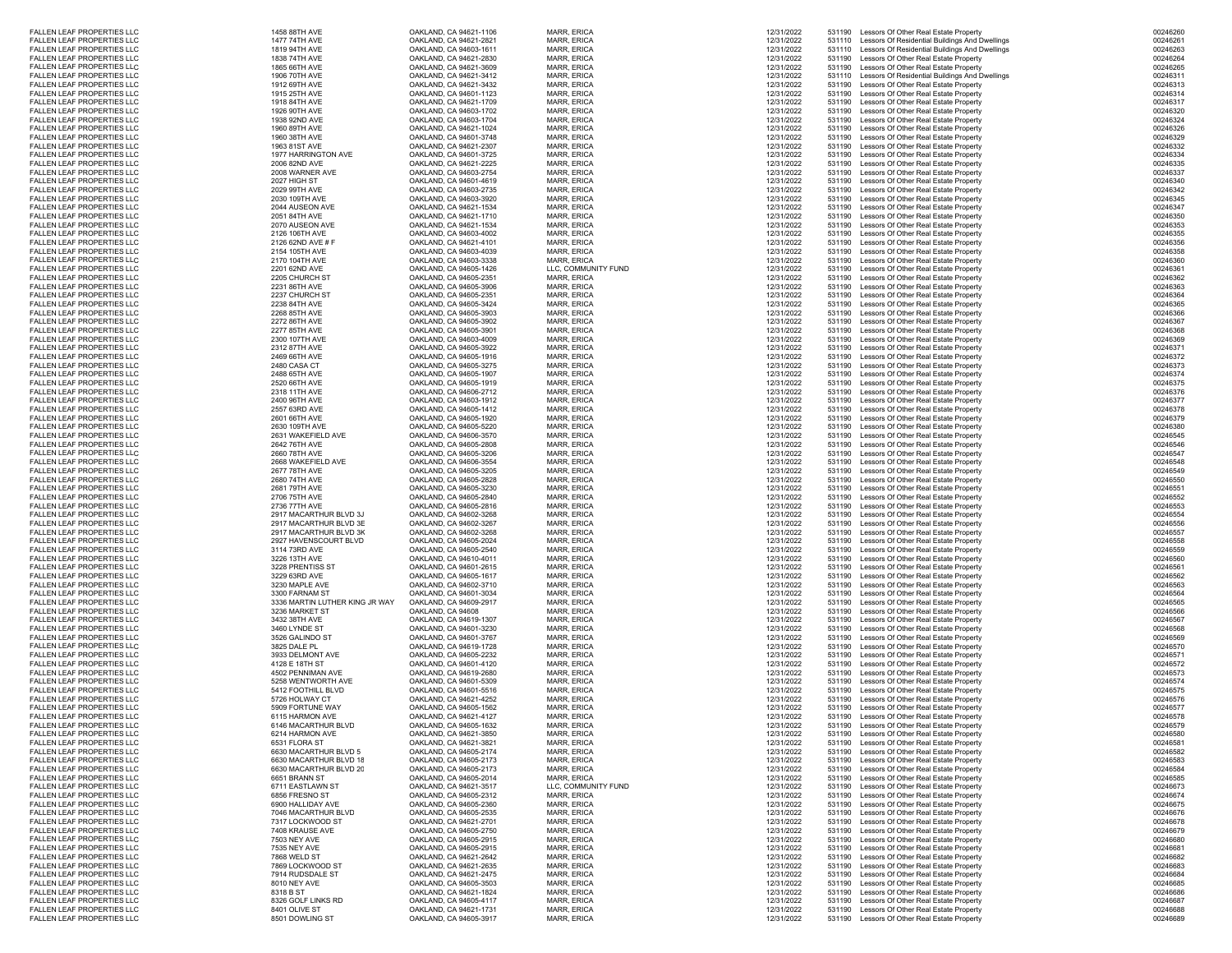| <b>FALLEN LEAF PROPERTIES LLC</b>                               | 8721 B ST                            | OAKLAND, CA 94621-1629                               | MARR, ERICA                                    | 12/31/2022               |                  | 531190 Lessors Of Other Real Estate Property                                                                                        | 00246690             |
|-----------------------------------------------------------------|--------------------------------------|------------------------------------------------------|------------------------------------------------|--------------------------|------------------|-------------------------------------------------------------------------------------------------------------------------------------|----------------------|
| <b>FALLEN LEAF PROPERTIES LLC</b>                               | 9230 MACARTHUR BLVD                  | OAKLAND, CA 94605-4346                               | MARR, ERICA                                    | 12/31/2022               | 531190           | Lessors Of Other Real Estate Property                                                                                               | 0024669              |
| <b>FALLEN LEAF PROPERTIES LLC</b>                               | 8831 HOLLY ST                        | OAKLAND, CA 94621-1109                               | MARR, ERICA                                    | 12/31/2022               | 531190           | Lessors Of Other Real Estate Property                                                                                               | 00246692             |
| <b>FALLEN LEAF PROPERTIES LLC</b>                               | 9329 OLIVE ST                        | OAKLAND, CA 94603-1723                               | <b>MARR, ERICA</b>                             | 12/31/2022               | 531190           | Lessors Of Other Real Estate Property                                                                                               | 00246693             |
| <b>FALLEN LEAF PROPERTIES LLC</b>                               | 9428 PLYMOUTH ST                     | OAKLAND, CA 94603-1646                               | <b>MARR, ERICA</b>                             | 12/31/2022               | 531190           | Lessors Of Other Real Estate Property                                                                                               | 00246694             |
| <b>FALLEN LEAF PROPERTIES LLC</b>                               | 9308 THERMAL ST                      | OAKLAND, CA 94605-4338                               | <b>MARR, ERICA</b>                             | 12/31/2022               | 531190           | Lessors Of Other Real Estate Property                                                                                               | 00246695             |
| FALLEN LEAF PROPERTIES LLC                                      | 9933 D ST                            | OAKLAND, CA 94603-2440                               | MARR, ERICA<br>MARR, ERICA                     | 12/31/2022               | 531190           | Lessors Of Other Real Estate Property                                                                                               | 00246696             |
| FALLEN LEAF PROPERTIES LLC<br><b>FALLEN LEAF PROPERTIES LLC</b> | 9867 PLYMOUTH ST<br>9609 MADDUX DR   | OAKLAND, CA 94603-2632<br>OAKLAND, CA 94603-2139     | <b>MARR, ERICA</b>                             | 12/31/2022<br>12/31/2022 | 531190<br>531190 | Lessors Of Other Real Estate Property<br>Lessors Of Other Real Estate Property                                                      | 00246697<br>00246698 |
| <b>FALLEN LEAF PROPERTIES LLC</b>                               | 9870 OLIVE ST                        | OAKLAND, CA 94603-2746                               | <b>MARR, ERICA</b>                             | 12/31/2022               | 531190           | Lessors Of Other Real Estate Property                                                                                               | 00246699             |
|                                                                 | 9901 OLIVE ST                        | OAKLAND, CA 94603-2747                               | MARR, ERICA                                    | 12/31/2022               | 531190           | Lessors Of Other Real Estate Property                                                                                               | 00246700             |
| FALLEN LEAF PROPERTIES LLC<br>FALLEN LEAF PROPERTIES LLC        | 9917 A ST                            | OAKLAND, CA 94603-2414                               | MARR, ERICA                                    | 12/31/2022               | 531190           | Lessors Of Other Real Estate Property                                                                                               | 00246701             |
| FALLEN LEAF PROPERTIES LLC                                      | 10403 WALNUT ST                      | OAKLAND, CA 94603-3253                               | <b>MARR, ERICA</b>                             | 12/31/2022               | 531190           | Lessors Of Other Real Estate Property                                                                                               | 00246702             |
| <b>FALLEN LEAF PROPERTIES LLC</b>                               | 9979 GIBRALTAR RD                    | OAKLAND, CA 94603-2007                               | <b>MARR, ERICA</b>                             | 12/31/2022               | 531190           | Lessors Of Other Real Estate Property                                                                                               | 00246703             |
| FALLEN LEAF PROPERTIES LLC                                      | 10531 PIPPIN ST                      | OAKLAND, CA 94603-3721                               | MARR, ERICA                                    | 12/31/2022               | 531190           | Lessors Of Other Real Estate Property                                                                                               | 00246704             |
| FALLEN LEAF PROPERTIES LLC                                      | 10735 ACALANES DR                    | OAKLAND, CA 94603-3560                               | MARR, ERICA                                    | 12/31/2022               | 531190           | Lessors Of Other Real Estate Property                                                                                               | 00246705             |
| <b>FALLEN LEAF PROPERTIES LLC</b>                               | 9601 MADDUX DR                       | OAKLAND, CA 94603-2139                               | <b>MARR, ERICA</b>                             | 12/31/2022               | 531190           | Lessors Of Other Real Estate Property                                                                                               | 00246706             |
| <b>FALLEN LEAF PROPERTIES LLC</b>                               | 10701 APRICOT ST                     | OAKLAND, CA 94603-3823                               | MARR, ERICA                                    | 12/31/2022               | 531190           | Lessors Of Other Real Estate Property                                                                                               | 00246707             |
| FALLEN LEAF PROPERTIES LLC                                      | 10496 PATRICIA CT                    | OAKLAND, CA 94603-2923                               | <b>MARR, ERICA</b>                             | 12/31/2022               | 531190           | Lessors Of Other Real Estate Property                                                                                               | 00246708             |
| FALLEN LEAF PROPERTIES LLC                                      | 9814 C ST                            | OAKLAND, CA 94603-2429                               | LLC, COMMUNITY FUND                            | 12/31/2022               | 531190           | Lessors Of Other Real Estate Property                                                                                               | 00246709             |
| FALLEN LEAF PROPERTIES LLC                                      | 10953 ROBLEDO DR                     | OAKLAND, CA 94603-3641                               | <b>MARR, ERICA</b>                             | 12/31/2022               | 531190           | Lessors Of Other Real Estate Property                                                                                               | 00246711             |
| <b>FALLEN LEAF PROPERTIES LLC</b>                               | 10636 ACALANES DR                    | OAKLAND, CA 94603-3559                               | <b>MARR, ERICA</b>                             | 12/31/2022               | 531190           | Lessors Of Other Real Estate Property                                                                                               | 00246713             |
| FALLEN LEAF PROPERTIES LLC                                      | 10464 NATTRESS WAY                   | OAKLAND, CA 94603-2922                               | MARR, ERICA                                    | 12/31/2022               | 531190           | Lessors Of Other Real Estate Property                                                                                               | 00246714             |
| FALLEN LEAF PROPERTIES LLC                                      | 10869 PACKARD ST 160                 | OAKLAND, CA 94603-3260                               | MARR, ERICA                                    | 12/31/2022               | 531190           | Lessors Of Other Real Estate Property                                                                                               | 00246715             |
| FALLEN LEAF PROPERTIES LLC                                      | 11025 ACALANES DR                    | OAKLAND, CA 94603-3611                               | <b>MARR, ERICA</b>                             | 12/31/2022               | 531190           | Lessors Of Other Real Estate Property                                                                                               | 00246716             |
| FALLEN LEAF PROPERTIES LLC                                      | 11136 ESTEPA DR                      | OAKLAND, CA 94603-3661                               | MARR, ERICA                                    | 12/31/2022               | 531190           | Lessors Of Other Real Estate Property                                                                                               | 00246717             |
| <b>FALLEN LEAF PROPERTIES LLC</b>                               | 9852 WALNUT ST                       | OAKLAND, CA 94603-2641                               | MARR, ERICA                                    | 12/31/2022               | 531190           | Lessors Of Other Real Estate Property                                                                                               | 00246718             |
| FALLEN LEAF PROPERTIES LLC                                      | 9718 D ST                            | OAKLAND, CA 94603-2437                               | MARR, ERICA                                    | 12/31/2022               | 531190           | Lessors Of Other Real Estate Property                                                                                               | 00246719             |
| FALLEN LEAF PROPERTIES LLC                                      | 11141 ACALANES DR                    | OAKLAND, CA 94603-3613                               | MARR, ERICA                                    | 12/31/2022               | 531190           | Lessors Of Other Real Estate Property                                                                                               | 00246720             |
| FALLEN LEAF PROPERTIES LLC                                      | 9508 THERMAL ST                      | OAKLAND, CA 94605-4726                               | <b>MARR, ERICA</b>                             | 12/31/2022               | 531190           | Lessors Of Other Real Estate Property                                                                                               | 00246721             |
| FALLEN LEAF PROPERTY LLC                                        | 1806 105TH AVE                       | OAKLAND, CA 94603-3944                               | <b>MARR, ERICA</b>                             | 12/31/2022               | 531190           | Lessors Of Other Real Estate Property                                                                                               | 00246262             |
| <b>FAVIAN'S DELIGHTS</b>                                        | 1306 90TH AVE                        | OAKLAND, CA 94603-1310                               | HUGHRS, FANNIE D                               | 12/31/2022               | 445230           | Fruit And Vegetable Markets                                                                                                         | 00245833             |
| FEED THE FAMILY RECORDS                                         | 248 3RD ST 902                       | OAKLAND, CA 94607-4375                               | OGBE, MATHEWOS G                               | 12/31/2022               | 453998           | All Other Miscellaneous Store Retailers (except Tobacco Stores)                                                                     | 00245116             |
| FEVER DREAM SALON                                               | 2345 VALDEZ ST STE 207               | OAKLAND, CA 94612                                    | MARCELLA D'ALESSANDRO-DIGGS                    | 12/31/2022               | 812112           | <b>Beauty Salons</b>                                                                                                                | 00245630             |
| FILIPPINI CONSULTING LLC                                        | 510 49TH ST STE 203                  | OAKLAND, CA 94609-2083                               | FILIPPINI, ALEXIS                              | 12/31/2022               | 611699           | All Other Miscellaneous Schools And Instruction                                                                                     | 00245308             |
| FIRST DESIGN STUDIO                                             | 1840 ALCATRAZ AVE                    | BERKELEY, CA 94703-2795                              | BASS, BETTY L                                  | 12/31/2022               | 541430           | <b>Graphic Design Services</b>                                                                                                      | 00245223             |
| FIRSTWATCH SOLUTIONS INC.                                       | 1930 PALOMAR POINT WAY STE 101       | CARLSBAD, CA 92008-5579                              | FIRSTWATCH SOLUTIONS INC.                      | 12/31/2022               | 334614           | Software and Other Prerecorded Compact Disc, Tape, and Record Reproducing                                                           | 00245212             |
| FLYER LLC                                                       | 4223 TERRACE ST APT 5                | OAKLAND, CA 94611-5134                               | GILLIOM, EMILY B                               | 12/31/2022               | 453998           | All Other Miscellaneous Store Retailers (except Tobacco Stores)                                                                     | 00245512             |
| <b>FMM SERVICES</b>                                             | 1226 E 20TH ST                       | OAKLAND, CA 94606                                    | TSANG, NICHOLAS G                              | 12/31/2022               | 488490           | Other Support Activities For Road Transportation                                                                                    | 00245640             |
| FONG AMY S & JONATHAN                                           | 300 ATHOL AVE                        | OAKLAND, CA 94606-1416                               | FONG, JONATHAN                                 | 12/31/2022               | 531110           | Lessors Of Residential Buildings And Dwellings                                                                                      | 00246041             |
| FOSTON TRUCKING LLC                                             | 773 105TH AVE                        | OAKLAND, CA 94603-3603                               | FOSTON, JOHN                                   | 12/31/2022               | 484110           | General Freight Trucking, Local                                                                                                     | 00245232             |
| FREYA GEREKE                                                    | 957 63RD ST UNIT M                   | OAKLAND, CA 94608                                    | GEREKE-COUACAUD. FREYA M                       | 12/31/2022               | 453920           | <b>Art Dealers</b>                                                                                                                  | 00245671             |
| FRY DADDYS                                                      | 1171 MISSION ST                      | SAN FRANCISCO, CA 94103-1519                         | DAVIS, RODNEY A                                | 12/31/2022               | 111419           | Other Food Crops Grown Under Cover                                                                                                  | 00245649             |
| FRYNGE STUDIO                                                   | 2345 VALDEZ ST                       | OAKLAND, CA 94612                                    | KROTOVA, ANASTASIA V                           | 12/31/2022               | 812112           | <b>Beauty Salons</b>                                                                                                                | 00245461             |
| GATEWAY ROOFING AND WATERPROOFING INC.                          | 1390 WALLACE AVE                     | SAN FRANCISCO, CA 94124-3316                         | GATEWAY ROOFING AND WATERPROOFING INC.         | 12/31/2022               | 238160           | Roofing Contractors                                                                                                                 | 00245195             |
| <b>GAVADIA XOCHITL</b>                                          | 2430 27TH AVE APT C                  | OAKLAND, CA 94601-1851                               | <b>GAVIDIA, XOCHITL</b>                        | 12/31/2022               | 531110           | Lessors Of Residential Buildings And Dwellings                                                                                      | 00245509             |
| <b>GAYTAN ROOFING INC</b>                                       | 851 BURLWAY RD STE 210               | BURLINGAME, CA 94010-1709                            | <b>GAYTAN ROOFING INC</b>                      | 12/31/2022               | 236220           | Commercial And Institutional Building Construction                                                                                  | 00245135             |
| GET BENT                                                        | 2341 SAN PABLO AVE                   | OAKLAND, CA 94612-1136                               | COLLINS, PELIALA                               | 12/31/2022               | 453998           | All Other Miscellaneous Store Retailers (except Tobacco Stores)                                                                     | 00245380             |
| <b>GET BENT TRAINING LLC</b><br><b>GHASEM RAHMANI</b>           | 2341 SAN PABLO AVE<br>2453 FORINO DR | OAKLAND, CA 94612-1136                               | COLLINS, PELIALA                               | 12/31/2022               | 453998           | All Other Miscellaneous Store Retailers (except Tobacco Stores)<br>Electrical Contractors And Other Wiring Installation Contractors | 00245369             |
| <b>GILBERTO MARTINEZ</b>                                        |                                      | DUBLIN, CA 94568-2322                                | RAHMANI, GHASEM                                | 12/31/2022               | 238210           |                                                                                                                                     | 00245829             |
|                                                                 | 6036 KERRY RD APT 267                | ROHNERT PARK, CA 94928                               | MARTINEZ, GILBERTO                             | 12/31/2022               | 238160           | Roofing Contractors                                                                                                                 | 00245311             |
| GIOR CAKES & BEYOND                                             | 625 16TH ST UNIT 711                 | OAKLAND, CA 94612                                    | GIOR, BECKHAM A                                | 12/31/2022               | 111419           | Other Food Crops Grown Under Cover                                                                                                  | 00245332             |
| GLENVIEW TAQUERIA                                               | 4207 PARK BLVD<br>1246 ASHBY AVE # 2 | OAKLAND, CA 94602-1311                               | <b>KORIN, OMAR</b><br>CAMACHO, CHRISTIAN J     | 12/31/2022               | 722514<br>445230 | Cafeterias, Grill Buffets, and Buffets<br><b>Fruit And Vegetable Markets</b>                                                        | 00245389<br>00246236 |
| GO NUTZ FOR THE PEOPLE<br>GOLDEN GATE AREA COUNCIL, BSA         | 6601 OWENS DR STE 100                | BERKELEY, CA 94702-2444<br>PLEASANTON, CA 94588-3362 | BOY SCOUTS OF AMERICA GOLDEN GATE AREA COUNCIL | 12/31/2022<br>12/31/2022 | 813110           | Religious Organizations                                                                                                             | 00245595             |
| GOUVEIA JEFFREY D & BUCK JACQUELINE TRS & GOU ETAL              | 5861 AMY DR                          | OAKLAND, CA 94618-2615                               | GOUVEIA, JEFF                                  | 12/31/2022               | 531110           | Lessors Of Residential Buildings And Dwellings                                                                                      | 00245099             |
|                                                                 | 15500 ERWIN ST STE 4008              |                                                      | <b>GOLD, DANIEL</b>                            | 12/31/2022               |                  | <b>Electric Power Distribution</b>                                                                                                  |                      |
| GREEN WATER AND POWER<br>GREYHAWK CONSTRUCTION INC.             | 1262 BLUE FLAX DR                    | VAN NUYS, CA 91411-1010<br>PATTERSON, CA 95363-8338  | MUHAMMAD, BRANDON                              | 12/31/2022               | 221122           | Commercial And Institutional Building Construction                                                                                  | 00245169<br>00245208 |
| <b>GSL CONSTRUCTION</b>                                         | 4906 VALERIO ST                      | DUBLIN, CA 94568-4830                                | REDFERN, RASHELLE L                            | 12/31/2022               | 236220<br>238140 | <b>Masonry Contractors</b>                                                                                                          | 00245331             |
| HACA                                                            | 478 25TH ST STE A                    | OAKLAND, CA 94612-2409                               | RAMIREZ, CASEY                                 | 12/31/2022               | 541611           | Administrative Management And General Management Consulting Services                                                                | 00245298             |
| HAIR SELF EXTENSIONS                                            | 2345 VALDEZ ST STE 103               | OAKLAND, CA 94612                                    | ACOSTA, AMANDA N                               | 12/31/2022               | 812112           | <b>Beauty Salons</b>                                                                                                                | 00245601             |
| HD FLOORING                                                     | 2131 27TH AVE                        | OAKLAND, CA 94601                                    | DIEP, HAO Q                                    | 12/31/2022               | 238330           | <b>Flooring Contractors</b>                                                                                                         | 00245171             |
| HECTOR EDUARDO ALEJANDRE                                        | 421 23RD AVE                         | OAKLAND, CA 94606-5304                               | ALEJANDRE, HECTOR E                            | 12/31/2022               | 111419           | Other Food Crops Grown Under Cover                                                                                                  | 00245644             |
| HILL INTERNATIONAL, INC.                                        | 1999 HARRISON ST STE 1802            | OAKLAND, CA 94612-3520                               | HILL INTERNATIONAL, INC.                       | 12/31/2022               | 541611           | Administrative Management And General Management Consulting Services                                                                | 00245608             |
| HINTZ'S COMPANY                                                 | 1246 81ST AVE                        | OAKLAND, CA 94621-2413                               | HINTZ, OSCAR E                                 | 12/31/2022               | 236220           | Commercial And Institutional Building Construction                                                                                  | 00245780             |
| HO MAI                                                          | 9604 HOLLY ST                        | OAKLAND, CA 94603-2621                               | HO, MAI T                                      | 12/31/2022               | 531110           | Lessors Of Residential Buildings And Dwellings                                                                                      | 00246245             |
| HOME TOMORROW                                                   | 1276 TRESTLE GLEN RD                 | OAKLAND, CA 94610                                    | CHAN, MIMI                                     | 12/31/2022               | 541430           | <b>Graphic Design Services</b>                                                                                                      | 00245126             |
| HOME TOWN MARKET                                                | 93 8TH ST                            | OAKLAND, CA 94607-4705                               | AL SUFARI INC                                  | 12/31/2022               | 445110           | Supermarkets And Other Grocery (except Convenience) Stores                                                                          | 00245254             |
| HORTON AISHA                                                    | 3012 BERLIN WAY                      | OAKLAND, CA 94602-3679                               | HORTON, AISHA M                                | 12/31/2022               | 531110           | Lessors Of Residential Buildings And Dwellings                                                                                      | 00246240             |
| HOTBIRD                                                         | 1951 TELEGRAPH AVE UNIT 2            | OAKLAND, CA 94612-2212                               | NAM, AARON Y                                   | 12/31/2022               | 722514           | Cafeterias, Grill Buffets, and Buffets                                                                                              | 00245214             |
| HOUSE OF CHERRELLE INC                                          | 3127 TELEGRAPH AVE UNIT A            | OAKLAND, CA 94609-3206                               | HOUSE OF CHERRELLE INC                         | 12/31/2022               | 453998           | All Other Miscellaneous Store Retailers (except Tobacco Stores)                                                                     | 00245679             |
| HUANG ALLEN & KEVIN S ETAL                                      | 927 37TH ST                          | OAKLAND, CA 94608-3912                               | HUANG, KEVIN S                                 | 12/31/2022               | 531110           | Lessors Of Residential Buildings And Dwellings                                                                                      | 00246179             |
| HUTAN CONSTRUCTION                                              | 565 FAIRBANKS AVE                    | OAKLAND, CA 94610                                    | TOH, WEI MING                                  | 12/31/2022               | 236220           | Commercial And Institutional Building Construction                                                                                  | 00245321             |
| <b>IA CONSULTING</b>                                            | 3454 PAXTON AVE                      | OAKLAND, CA 94601-3229                               | ANDUJAR, ILANA                                 | 12/31/2022               | 541611           | Administrative Management And General Management Consulting Services                                                                | 00245370             |
| ICC ELECTRICAL SERVICES                                         | 1803 PRIMROSE LN                     | PINOLE, CA 94564-1955                                | CANLAS, ISIDRO C                               | 12/31/2022               | 238210           | Electrical Contractors And Other Wiring Installation Contractors                                                                    | 00245681             |
| INDEPENDENT LIVING SYSTEMS                                      | 66 FRANKLIN ST STE 300               | OAKLAND, CA 94607-3734                               | PLANA, NESTOR J                                | 12/31/2022               | 923120           | Administration Of Public Health Programs                                                                                            | 00245676             |
| INNER SCIENCE INSTITUTE                                         | 490 LAKE PARK AVE # 10554            | OAKLAND, CA 94610-8020                               | THEBERT, TAMARA T                              | 12/31/2022               | 611699           | All Other Miscellaneous Schools And Instruction                                                                                     | 00245617             |
| J'S MODERN LANDSCAPING, INC.                                    | 15900 MARSH CREEK RD                 | CLAYTON, CA 94517-9764                               | J'S MODERN LANDSCAPING, INC.                   | 12/31/2022               |                  | 561730 Landscaping Services                                                                                                         | 00245490             |
| <b>JAKI PROPERTIES</b>                                          | 1271 WASHINGTON AVE STE 158          | SAN LEANDRO, CA 94577-3646                           | ALEXANDER, BERNADETTE                          | 12/31/2022               |                  | 237210 Land Subdivision                                                                                                             | 00245381             |
| JANELLE SINGLETON                                               | 1736 CLAY ST                         | <b>FAIRFIFLD. CA 94533-3832</b>                      | SINGLETON, JANELLE                             | 12/31/2022               |                  | 713940 Fitness And Recreational Sports Centers                                                                                      | 00245201             |
| JANUS NETWORKS INC                                              | 11 EMBARCADERO W STE 220             | OAKLAND, CA 94607-4543                               | CHU, NICHOLAS                                  | 12/31/2022               |                  | 519130 Internet Publishing And Broadcasting And Web Search Portals                                                                  | 00245423             |
| JARO FLEET TECHNOLOGIES                                         | 5815 FREMONT ST                      | OAKLAND, CA 94608-2611                               | JARO FLEET TECHNOLOGIES                        | 12/31/2022               | 423860           | Transportation Equipment And Supplies (except Motor Vehicle) Merchant Wholesalers                                                   | 00245993             |
| JASON'S AUTO SERVICE LLC                                        | 2424 BROADWAY                        | OAKLAND, CA 94612-2417                               | ZHUANG, ZEJUN                                  | 12/31/2022               | 811111           | General Automotive Repair                                                                                                           | 00245351             |
| JEFFERSON STREET HOTEL, LLC                                     | 1431 JEFFERSON ST                    | OAKLAND, CA 94612-1442                               | <b>WALKER, ROSS</b>                            | 12/31/2022               | 721110           | Hotels (except Casino Hotels) And Motels                                                                                            | 00245433             |
| JEN YI DOFU                                                     | 1028 44TH AVE                        | OAKLAND, CA 94601-4425                               | YU, CHEN S                                     | 12/31/2022               | 424490           | Other Grocery And Related Products Merchant Wholesalers                                                                             | 00245653             |
| JETS ELECTRICAL INSTALLATION INC                                | 2513 ALBATROS DR                     | MODESTO, CA 95355-8516                               | JETS ELECTRICAL INSTALLATION INC               | 12/31/2022               | 238210           | Electrical Contractors And Other Wiring Installation Contractors                                                                    | 00245427             |
| JEX AUTO'S                                                      | 1737 100TH AVE                       | OAKLAND, CA 94603-2709                               | JEX, TIFFANY                                   | 12/31/2022               | 532111           | Passenger Car Rental                                                                                                                | 00245256             |
| JMIG CONSTRUCTION, INC.                                         | 7720 ZILLI DR                        | TRACY, CA 95304-8151                                 | JMIG CONSTRUCTION, INC.                        | 12/31/2022               | 236220           | Commercial And Institutional Building Construction                                                                                  | 00245517             |
| JODI LONGBINE PROFESSIONAL PET CARE SERVICES                    | 3322 LAGUNA WAY                      | OAKLAND, CA 94602                                    | LONGBINE, JODI                                 | 12/31/2022               | 812910           | Pet Care (except Veterinary) Services                                                                                               | 00245157             |
| JOE ELAINE TR                                                   | 539 SPRUCE ST<br>1422 TULIP WAY      | OAKLAND, CA 94606-1524                               | JOE, ELAINE                                    | 12/31/2022               | 531110           | Lessors Of Residential Buildings And Dwellings                                                                                      | 00246235             |
| JOE'S ROOFING SERVICE                                           |                                      | LIVERMORE, CA 94551-1329                             | KOPPS, JOSEPH R<br>DANG'S BROTHER CONSTRUCTION | 12/31/2022               | 238160           | Roofing Contractors                                                                                                                 | 00245061             |
| JONATHAN DANG                                                   | 3365 MONTEREY BLVD<br>8612 G ST      | OAKLAND, CA 94602-3562                               | RAMIREZ FERNANDEZ . JOSE A                     | 12/31/2022               | 236220<br>532490 | Commercial And Institutional Building Construction<br>Other Commercial And Industrial Machinery And Equipment Rental And Leasing    | 00245724<br>00245342 |
| JOSE ANTONIO RAMIREZ FERNANDEZ<br>JOURNEY BUILDERS              | 813 S GLENOAKS BLVD                  | OAKLAND, CA 94621-1222<br>BURBANK, CA 91502-1523     | CAP INC                                        | 12/31/2022<br>12/31/2022 | 238160           | Roofing Contractors                                                                                                                 | 00245310             |
| JOYO MUHAMMAD & ASIF ZAINAB                                     | 478 36TH ST UNIT B                   | OAKLAND, CA 94609-2811                               | JOYO, MUHAMMAD                                 | 12/31/2022               | 531110           | Lessors Of Residential Buildings And Dwellings                                                                                      | 00245224             |
| JUAN DIAZ                                                       | 100 PALM AVE                         | SAN CARLOS, CA 94070-1925                            | <b>EQUITY TRACK LLC</b>                        | 12/31/2022               | 531390           | Other Activities Related To Real Estate                                                                                             | 00245459             |
| JUST 4 U                                                        | 1204 BOTELHO ST                      | ANTIOCH, CA 94509-2002                               | SMALL, MILO R                                  | 12/31/2022               | 448190           | <b>Other Clothing Stores</b>                                                                                                        | 00245064             |
| JUST INVEST SYSTEMS INC                                         | 101 BROADWAY #302                    | OAKLAND, CA 94607-3755                               | JUST INVEST SYSTEMS INC                        | 12/31/2022               | 523930           | <b>Investment Advice</b>                                                                                                            | 00245713             |
| JV HAULING & LANDSCAPE                                          | 1921 51ST AVE                        | OAKLAND, CA 94601-5321                               | VILLEGAS JACINTO, SANTOS                       | 12/31/2022               | 488320           | Marine Cargo Handling                                                                                                               | 00245639             |
| KAAIANA SATTERFIELD                                             | 3112 MONTICELLO AVE                  | OAKLAND, CA 94619                                    | SATTERFIELD, KAAIANA I                         | 12/31/2022               | 453998           | All Other Miscellaneous Store Retailers (except Tobacco Stores)                                                                     | 00245277             |
| KAISER CAROLYN J TR                                             | 6111 SWAINLAND RD                    | OAKLAND, CA 94611-1839                               | BARRERE, LYLE                                  | 12/31/2022               | 531110           | Lessors Of Residential Buildings And Dwellings                                                                                      | 00246060             |
| KAMEELAH LEE CAREY-HARPER                                       | 912 WOOD ST                          | OAKLAND, CA 94607                                    | CAREY-HARPER, KAMEELAH L                       | 12/31/2022               | 448190           | <b>Other Clothing Stores</b>                                                                                                        | 00245261             |
|                                                                 |                                      |                                                      |                                                |                          |                  |                                                                                                                                     |                      |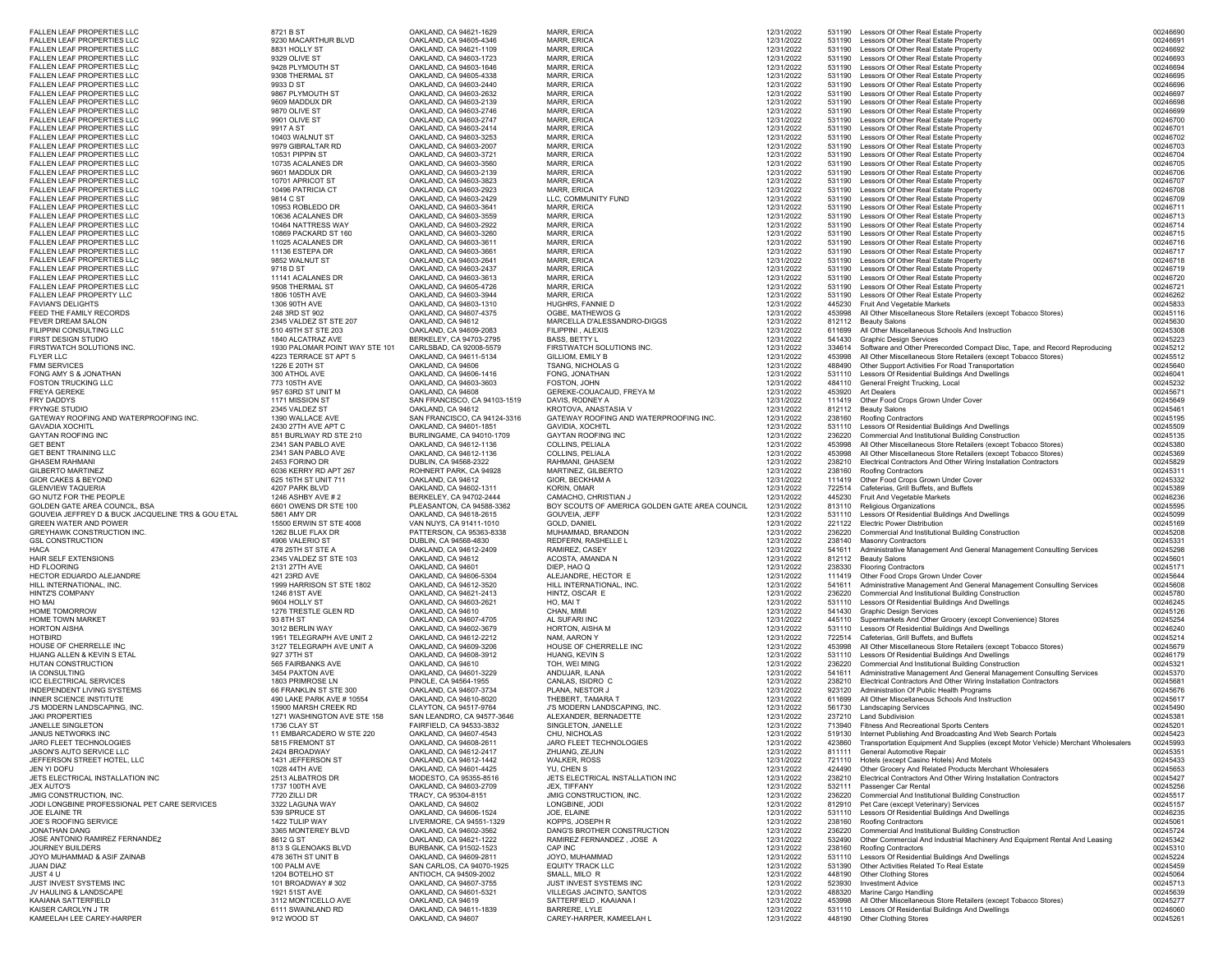| <b>KARANYARTS</b><br><b>KATE GREENBERG</b>                         | 3686 38TH AVE<br>1800 FERRY PT                        | OAKLAND, CA 94619-2004<br>ALAMEDA, CA 94501            | CONEJO, JENNY<br><b>GREENBERG, KATE</b>                   | 12/31/2022<br>12/31/2022 |                  | 453220 Gift, Novelty, And Souvenir Stores<br>442110 Furniture Stores                                                                     | 00245336<br>00245718 |
|--------------------------------------------------------------------|-------------------------------------------------------|--------------------------------------------------------|-----------------------------------------------------------|--------------------------|------------------|------------------------------------------------------------------------------------------------------------------------------------------|----------------------|
| KATHERINE WHITE                                                    | 2517 11TH AVE                                         | OAKLAND, CA 94606-2764                                 | WHITE, KATHERINE E                                        | 12/31/2022               | 541611           | Administrative Management And General Management Consulting Services                                                                     | 00245228             |
| KJ DENTAL WORKSHOP<br>KM 106 CONSTRUCTION INC.                     | 932 WEBSTER ST<br>1400 EGBERT AVE                     | OAKLAND, CA 94607-4222<br>SAN FRANCISCO, CA 94124-3222 | NG, KENJI J<br>KM 106 CONSTRUCTION INC.                   | 12/31/2022<br>12/31/2022 | 339116<br>236220 | Dental Laboratories<br>Commercial And Institutional Building Construction                                                                | 00245484<br>00245511 |
| KNEE BABY'Z EATERY                                                 | 1801 14TH ST # 308                                    | OAKLAND, CA 94607-1566                                 | BROWN, JONATHAN J                                         | 12/31/2022               | 722320           | Caterers                                                                                                                                 | 00244284             |
| KORIN YAHYA & SUAD TRS                                             | 1318 E 34TH ST                                        | OAKLAND, CA 94602                                      | KORIN, YAHYA                                              | 12/31/2022               | 531110           | Lessors Of Residential Buildings And Dwellings                                                                                           | 00246229             |
| <b>KYMI ARMOUR</b><br>LADYBUG HANDYMAN SERVICES LLC                | 5160 SHAFTER AVE<br>3921 EDGEMOOR PL                  | OAKLAND, CA 94618-1049<br>OAKLAND, CA 94605-2605       | ARMOUR, KYMI<br>HOWE, GLENN G                             | 12/31/2022<br>12/31/2022 | 541611<br>236118 | Administrative Management And General Management Consulting Services<br><b>Residential Remodelers</b>                                    | 00245371<br>00245497 |
| LADYFINGERS                                                        | 150 SANTA CLARA AVE                                   | OAKLAND, CA 94610-1323                                 | HUANG, LI PING                                            | 12/31/2022               | 311811           | <b>Retail Bakeries</b>                                                                                                                   | 00245151             |
| LANE KENNETH & INDAH<br><b>LAURAN WEINMANN</b>                     | 977 24TH ST<br>1018 HOLLYWOOD AVE                     | OAKLAND, CA 94607-1593<br>OAKLAND, CA 94602-1422       | LANE, KENNETH<br>WEINMANN, LAURAN M                       | 12/31/2022<br>12/31/2022 | 531110<br>517919 | Lessors Of Residential Buildings And Dwellings<br>All Other Telecommunications                                                           | 00245181<br>00245834 |
| LAW OFFICE OF DAVID CONWAY                                         | 4100 REDWOOD RD # 20A                                 | OAKLAND, CA 94619-2305                                 | CONWAY, DAVID M                                           | 12/31/2022               | 541110           | Offices Of Lawyers                                                                                                                       | 00245483             |
| <b>LAWRENCE DOLTON</b>                                             | 5477 KALES AVE                                        | OAKLAND, CA 94618-1504                                 | DOLTON, LAWRENCE M                                        | 12/31/2022               | 512110           | Motion Picture And Video Production                                                                                                      | 00245288             |
| <b>LAWRENCE HOM</b><br>LDE INK NOTARY SERVICES                     | 581 BODEN WAY #1<br>1423 BROADWAY STE 577             | OAKLAND, CA 94610-3626<br>OAKLAND, CA 94612-2054       | HOM, LAWRENCE<br>EDWARDS, LYNDA D                         | 12/31/2022<br>12/31/2022 | 531110<br>561499 | Lessors Of Residential Buildings And Dwellings<br>All Other Business Support Services                                                    | 00245264<br>00245347 |
| LEE.LAMBERT                                                        | 2323 CLEMENT ST                                       | SAN FRANCISCO, CA 94121-1919                           | LEE, LAMBERT                                              | 12/31/2022               | 922160           | Fire Protection                                                                                                                          | 00245513             |
| LI STEVEN J<br>LI YONGZHAO                                         | 3258 KANSAS ST<br>236 BERGEDO DR                      | OAKLAND, CA 94602-3917<br>OAKLAND, CA 94603-3510       | LI, STEVEN<br>LI, YONGZHAO                                | 12/31/2022<br>12/31/2022 | 531110<br>531110 | Lessors Of Residential Buildings And Dwellings<br>Lessors Of Residential Buildings And Dwellings                                         | 00245189<br>00245216 |
| <b>LIANG MICHAEL Y</b>                                             | 9921 D ST                                             | OAKLAND, CA 94603-2440                                 | LIANG, MICHAEL                                            | 12/31/2022               |                  | 531110 Lessors Of Residential Buildings And Dwellings                                                                                    | 00246177             |
| LIANG MICHAEL Y TR                                                 | 481 CLARA ST<br>1714 FRANKLIN ST STE 100-240          | OAKLAND, CA 94603-1103                                 | LIANG, MICHAEL                                            | 12/31/2022               |                  | 531110 Lessors Of Residential Buildings And Dwellings                                                                                    | 00246178             |
| <b>LIBERTY ATLANTIC</b><br>LIN RAYMOND                             | 2626 73RD AVE # A - D                                 | OAKLAND, CA 94612-3409<br>OAKLAND, CA 94605-2859       | JONES, KENNETH N<br>LIN, RAYMOND                          | 12/31/2022<br>12/31/2022 | 237210           | <b>Land Subdivision</b><br>531110 Lessors Of Residential Buildings And Dwellings                                                         | 00245519<br>00245294 |
| <b>LINDA RAYNSFORD</b>                                             | 1617 32ND ST APT D                                    | OAKLAND, CA 94608-4005                                 | RAYNSFORD, LINDA                                          | 12/31/2022               | 323111           | <b>Commercial Gravure Printing</b>                                                                                                       | 00245412             |
| LINEAR WEST INC<br>LONG VAN VO                                     | 4927 W 11TH ST<br>2406 BARTLETT ST                    | <b>TRACY CA 95304</b><br>OAKLAND, CA 94601-3213        | <b>LINEAR WEST INC</b><br>VO, LONG V                      | 12/31/2022<br>12/31/2022 | 238140<br>56173  | <b>Masonry Contractors</b><br><b>Landscaping Services</b>                                                                                | 00245631<br>00245313 |
| LORENZO VASQUEZ                                                    | 9922 CHERRY ST                                        | OAKLAND, CA 94603-2722                                 | VASQUEZ, LORENZO A                                        | 12/31/2022               | 315990           | Apparel Accessories and Other Apparel Manufacturing                                                                                      | 00245097             |
| LUXEY                                                              | 8393 CAPWELL DR STE 150                               | OAKLAND, CA 94621-2100                                 | CLEMONS, VELMA                                            | 12/31/2022               | 424490           | Other Grocery And Related Products Merchant Wholesalers                                                                                  | 00245161             |
| MAI UNITED CATERING<br>MAJOR R. CASTLEBERRY II.                    | 1681 DELTA CT<br>1572 MONO AVE # 21                   | HAYWARD, CA 94544-7043<br>SAN LEANDRO, CA 94578-5204   | NGUYEN, MAI H<br>CASTLEBERRY II., MAJOR R                 | 12/31/2022<br>12/31/2022 | 111419<br>315990 | Other Food Crops Grown Under Cover<br>Apparel Accessories and Other Apparel Manufacturing                                                | 00245647<br>00245364 |
| MANN FAMILY 5051 LLC                                               | 5051 COLISEUM WAY                                     | OAKLAND, CA 94601                                      | MANN, HARMIT S                                            | 12/31/2022               | 531120           | Lessors Of Nonresidential Buildings (except Miniwarehouses)                                                                              | 00246155             |
| MANN FAMILY 7200 LLC                                               | 7200 INTERNATIONAL BLVD                               | OAKLAND, CA 94621-2802                                 | MANN, HARMIT S                                            | 12/31/2022               | 531120           | Lessors Of Nonresidential Buildings (except Miniwarehouses)                                                                              | 00246057             |
| MANNY'S HEATING AND AIR, INC<br>MANTLE LANDSCAPE ARCHITECTURE, INC | 355 E 22ND ST<br>2612 8TH ST STE A                    | TRACY, CA 95376-2821<br>BERKELEY, CA 94710-2575        | DIAZ, MANUEL R<br>SILBERBERG, RAMSEY E                    | 12/31/2022<br>12/31/2022 | 238220<br>541320 | Plumbing, Heating, And Air-conditioning Contractors<br>Landscape Architectural Services                                                  | 00245207<br>00245282 |
| MAQANSA.COM                                                        | 215 W MACARTHUR BLVD #235                             | OAKLAND, CA 94611-5307                                 | HADERO, TAREKEGN S                                        | 12/31/2022               | 711130           | <b>Musical Groups And Artists</b>                                                                                                        | 00245139             |
| MARCO H. GINSBURG<br>MARIA VALENZUELA                              | 916 46TH ST                                           | OAKLAND, CA 94608<br>STOCKTON, CA 95205-7046           | GINSBURG, MARCO H                                         | 12/31/2022               | 541330<br>238210 | <b>Engineering Services</b><br>Electrical Contractors And Other Wiring Installation Contractors                                          | 00245291<br>00245489 |
| MARTIN RAMOS LUCAS LANDSCAPING                                     | 1250 S WILSON WAY STE 200<br>1026 E 12TH ST APT 1     | OAKLAND, CA 94606-3726                                 | VALENZUELA, MARIA<br>RAMOS LUCAS, MARTIN                  | 12/31/2022<br>12/31/2022 | 561730           | <b>Landscaping Services</b>                                                                                                              | 00245276             |
| MARVIN WARREN                                                      | 1600 162ND AVE APT 10                                 | SAN LEANDRO, CA 94578-2158                             | WARREN, MARVIN M                                          | 12/31/2022               | 423110           | Automobile And Other Motor Vehicle Merchant Wholesalers                                                                                  | 00245160             |
| MCCAMPBELL ANALYTICAL INC.<br>MEJVM LLC                            | 1534 WILLOW PASS RD<br>1239 61ST AVE                  | PITTSBURG, CA 94565-1701<br>OAKLAND, CA 94621-3915     | MCCAMPBELL ANALYTICAL INC.<br>MARR, MICHALE W             | 12/31/2022<br>12/31/2022 | 541380<br>531190 | <b>Testing Laboratories</b><br>Lessors Of Other Real Estate Property                                                                     | 00245117<br>00245439 |
| <b>MEJVM LLC</b>                                                   | 3814 39TH AVE                                         | OAKLAND, CA 94619-2055                                 | MARR, MICHAEL W                                           | 12/31/2022               |                  | 531190 Lessors Of Other Real Estate Property                                                                                             | 00245440             |
| MEJVM LLC                                                          | 5420 FOOTHILL BLVD                                    | OAKLAND, CA 94601-5516                                 | MARR. MICHAEL W                                           | 12/31/2022               |                  | 531190 Lessors Of Other Real Estate Property                                                                                             | 00245441             |
| MEJVM LLC<br>MEJVM LLC                                             | 1235 94TH AVE<br>1090 16TH ST                         | OAKLAND, CA 94603-1451<br>OAKLAND, CA 94607-2832       | MARR, MICHAEL W<br>MARR, MICHAEL W                        | 12/31/2022<br>12/31/2022 |                  | 531190 Lessors Of Other Real Estate Property<br>531190 Lessors Of Other Real Estate Property                                             | 00245444<br>00245445 |
| MEJVM LLC                                                          | 6001 MONADNOCK WAY                                    | OAKLAND, CA 94605-1717                                 | MARR, MICHAEL W                                           | 12/31/2022               |                  | 531190 Lessors Of Other Real Estate Property                                                                                             | 00245447             |
| MEJVM LLC<br>MEJVM LLC                                             | 1332 87TH AVE<br>4065 LYON AVE                        | OAKLAND, CA 94621-1618<br>OAKLAND, CA 94601-3856       | MARR, MICHAEL W<br>MARR. MICHAEL W                        | 12/31/2022<br>12/31/2022 |                  | 531190 Lessors Of Other Real Estate Property<br>531190 Lessors Of Other Real Estate Property                                             | 00245448<br>00245449 |
| MEJVM LLC                                                          | 1340 94TH AVE                                         | OAKLAND, CA 94603-1418                                 | MARR, MICHAEL W                                           | 12/31/2022               |                  | 531190 Lessors Of Other Real Estate Property                                                                                             | 00245450             |
| METALCRAFT MARINE                                                  | 22620 FISHER RD                                       | WATERTOWN, NY 13601-1050                               | <b>METALCRAFT MARINE</b>                                  | 12/31/2022               |                  | 336612 Boat Building                                                                                                                     | 00245388             |
| MEYERS-OHKI NOTARY<br>MICHAEL COLMAN                               | 5521 BROADWAY<br>5308 SHATTUCK AVE                    | OAKLAND, CA 94618-1747<br>OAKLAND, CA 94609-1916       | MEYERS-OHKI, ALISON K<br>COLMAN, MICHAEL W                | 12/31/2022<br>12/31/2022 | 561499<br>531110 | All Other Business Support Services<br>Lessors Of Residential Buildings And Dwellings                                                    | 00245109<br>00245398 |
| MICHAEL G MCKIM COMPANY                                            | 5600 OAK KNOLL RD                                     | EL SOBRANTE, CA 94803-1422                             | MCKIM, MICHAEL                                            | 12/31/2022               | 238910           | Site Preparation Contractors                                                                                                             | 00245209             |
| MICHAEL LIANG                                                      | 9921 D ST BSMT                                        | OAKLAND, CA 94603-2440                                 | LIANG, MICHAEL Y                                          | 12/31/2022               | 236118           | <b>Residential Remodelers</b>                                                                                                            | 00245709             |
| <b>MILED TANIOS</b><br><b>MILTON LAUNDRY</b>                       | 925 ROSE ST<br>2272 E 23RD ST                         | HAYWARD, CA 94541-2631<br>OAKLAND, CA 94606-4238       | <b>CEDAR MECHANICAL</b><br>VO, HONG-PHUONG                | 12/31/2022<br>12/31/2022 | 236220<br>812310 | Commercial And Institutional Building Construction<br>Coin-operated Laundries And Drycleaners                                            | 00245396<br>00245392 |
| MIMI BEAUTY CARE                                                   | 2281 87TH AVE                                         | OAKLAND, CA 94605                                      | HO, MYHANH T                                              | 12/31/2022               | 812990           | All Other Personal Services                                                                                                              | 00245475             |
| MITSUI HOME AMERICA LLC<br>MOHSEN SAEED                            | 1333 E KETTLEMAN LN<br>595 15TH ST                    | LODI, CA 95240-9765<br>OAKLAND, CA 94612-1409          | INC. MHAC<br>SAEED, MOHSEN A                              | 12/31/2022<br>12/31/2022 | 236220<br>453998 | Commercial And Institutional Building Construction<br>All Other Miscellaneous Store Retailers (except Tobacco Stores)                    | 00245107<br>00245251 |
| MONETTE DESIGN STUDIO                                              | 1575 URSULA WAY                                       | EAST PALO ALTO, CA 94303-1153                          | MONETTE, CURTIS J                                         | 12/31/2022               | 541310           | <b>Architectural Services</b>                                                                                                            | 00245202             |
| MONEX LOGISTICS LLC<br>MONTCLAIR COACHING & CONSULTING             | 420 PENDLETON WAY<br>6125 ASPINWALL RD                | OAKLAND, CA 94621-2116<br>OAKLAND, CA 94611            | NYAMSUREN, SARNAI<br>SILVERMAN, NICOLE                    | 12/31/2022<br>12/31/2022 | 485999<br>541611 | All Other Transit And Ground Passenger Transportation                                                                                    | 00245593<br>00245501 |
| MORENA SILVA                                                       | 1345 63RD AVE                                         | OAKLAND, CA 94621                                      | SILVA, MORENA                                             | 12/31/2022               | 561720           | Administrative Management And General Management Consulting Services<br>Janitorial Services                                              | 00245655             |
| <b>MOTOAUDIO</b>                                                   | 1630 11TH ST                                          | OAKLAND, CA 94607-1402                                 | NISHIMOTO, CHRISTOPHER J                                  | 12/31/2022               | 541330           | <b>Engineering Services</b>                                                                                                              | 00245748             |
| MOUNTAINSIDE GROUP LLC<br>MOUSA JUDIEH DBA JUDIEH PLUMBING CO      | 300 PENDLETON WAY #338<br>313 WHISPERING OAKS CT      | OAKLAND, CA 94621-2102<br>PITTSBURG, CA 94565-7371     | QUAN, MY<br>JUDIEH, MOUSA S                               | 12/31/2022<br>12/31/2022 | 4539<br>238220   | Other Miscellaneous Store Retailers<br>Plumbing, Heating, And Air-conditioning Contractors                                               | 00245304<br>00245692 |
| MSLA                                                               | 1101 8TH ST STE 202                                   | BERKELEY, CA 94710-1209                                | MEYER, DAVID B                                            | 12/31/2022               | 541320           | Landscape Architectural Services                                                                                                         | 00245335             |
| NAMASAIJ, LLC<br><b>NANCY CHANG</b>                                | 3883 TURQUOISE WAY #1025<br>168 SOUTH BLVD            | OAKLAND, CA 94609-2866                                 | PHELPS, NAILAH                                            | 12/31/2022               | 453998           | All Other Miscellaneous Store Retailers (except Tobacco Stores)                                                                          | 00245259<br>00245465 |
| NARAE ANNABELLE JEONG CHU (ISAIDBLANK)                             | 38231 EGGERS CMN                                      | SAN MATEO, CA 94402-2462<br>FREMONT, CA 94536-5208     | EXCEL ONE CONSTRUCTION INC.<br>JEONG CHU, NARAE A         | 12/31/2022<br>12/31/2022 | 236220<br>448140 | Commercial And Institutional Building Construction<br>Family Clothing Stores                                                             | 00245290             |
| NATIONWIDE FIXTURE INSTALLATIONS INC.                              | 15600 28TH AVE N                                      | PLYMOUTH, MN 55447-1903                                | OSBORNE, DAVID                                            | 12/31/2022               | 238990           | All Other Specialty Trade Contractors                                                                                                    | 00245293             |
| NBEC, LLC<br>NEFFENGER CONSULTING                                  | 40 E VIVIAN DR<br>1999 HARRISON ST STE 1800           | PLEASANT HILL, CA 94523-3047<br>OAKLAND, CA 94612-4700 | <b>BRIGHT, NIKOLAUS P</b><br>NEFFENGER, PETER V           | 12/31/2022<br>12/31/2022 | 238210<br>541611 | Electrical Contractors And Other Wiring Installation Contractors<br>Administrative Management And General Management Consulting Services | 00245626<br>00245225 |
| NEP ELECTRIC                                                       | 22962 CLAWITER RD STE 20                              | HAYWARD, CA 94545-1338                                 | PENALOZA, NEPTALI                                         | 12/31/2022               | 238210           | Electrical Contractors And Other Wiring Installation Contractors                                                                         | 00245265             |
| NEW LAZEEZA                                                        | 7912 INTERNATIONAL BLVD                               | OAKLAND, CA 94621-2616                                 | KHAN, ZAFAR U                                             | 12/31/2022               |                  | 722514 Cafeterias, Grill Buffets, and Buffets                                                                                            | 00245363             |
| <b>NEW MONEY</b><br><b>NEXT GEN PROPERITIES</b>                    | 1420 WILLOW PASS RD STE 200<br>10 HEGENBERGER RD      | CONCORD, CA 94520-5823<br>OAKLAND, CA 94621-1406       | <b>NEW MONEY</b><br>MOSLEH, KAMAL M                       | 12/31/2022<br>12/31/2022 |                  | 492110 Couriers And Express Delivery Services<br>531190 Lessors Of Other Real Estate Property                                            | 00245274<br>00245597 |
| NG CONSTRUCTION                                                    | 1124 PALM AVE                                         | MARTINEZ, CA 94553-2916                                | <b>GRCIC, NIKOLA G</b>                                    | 12/31/2022               |                  | 238210 Electrical Contractors And Other Wiring Installation Contractors                                                                  | 00245164             |
| <b>NGUYEN KATHERINE P</b><br>NGUYEN NHA K                          | 1518 40TH AVE                                         | OAKLAND, CA 94601-4132<br>OAKLAND, CA 94601-1820       | NGUYEN-BILSE, KATHERINE KHA-AI DO<br>DO NGUYEN, NHA-KHANH | 12/31/2022<br>12/31/2022 |                  | 531110 Lessors Of Residential Buildings And Dwellings<br>531110 Lessors Of Residential Buildings And Dwellings                           | 00246036<br>00246043 |
| NGUYEN POPPY N                                                     | 2512 E 23RD ST<br>2525 E 23RD ST                      | OAKLAND, CA 94601-1819                                 | DO NGUYEN, POPPY NHA-HANH                                 | 12/31/2022               |                  | 531110 Lessors Of Residential Buildings And Dwellings                                                                                    | 00246045             |
| NGUYEN QUAN                                                        | 2166 HIGH ST                                          | OAKLAND, CA 94601-4336                                 | NGUYEN, QUAN V                                            | 12/31/2022               |                  | 531110 Lessors Of Residential Buildings And Dwellings                                                                                    | 00246809             |
| NIGHTINGALE AUDIO<br>NIKISHA POWELL                                | 645 EL DORADO AVE APT 112<br>2327 81ST AVE            | OAKLAND, CA 94611-5067<br>OAKLAND, CA 94605-3405       | MASHOOR, DILSHAD M<br>POWELL, NIKISHA                     | 12/31/2022<br>12/31/2022 |                  | 423690 Other Electronic Parts And Equipment Merchant Wholesalers                                                                         | 00245776<br>00246243 |
| NORCAL SOLAR                                                       | 1310 ROSS ST STE E                                    | PETALUMA, CA 94954-6520                                | WOELFEL, ERIC                                             | 12/31/2022               |                  | 236220 Commercial And Institutional Building Construction                                                                                | 00245166             |
| NORTH AMERICAN SECURITY INC.<br>NOUS BALANCE BOOKKEEPING SERVICES  | 1701 S KELLY AVE<br>1949 87TH AVE                     | EDMOND, OK 73013-3623<br>OAKLAND, CA 94621             | NORTH AMERICAN SECURITY INC.<br>CHIRINO, CESAR E          | 12/31/2022               |                  | 561613 Armored Car Services<br>541219 Other Accounting Services                                                                          | 00245506<br>00245319 |
| OAK FRUITVALE LLC                                                  | 4901 E 12TH ST # 105                                  | OAKLAND, CA 94601-5109                                 | LEE, CHARLES                                              | 12/31/2022<br>12/31/2022 | 4539             | Other Miscellaneous Store Retailers                                                                                                      | 00245219             |
| OAK PALACE. LLC                                                    | 849 29TH ST                                           | OAKLAND, CA 94608                                      | HEMMAT, EDWARD                                            | 12/31/2022               | 531120           | Lessors Of Nonresidential Buildings (except Miniwarehouses)                                                                              | 00246672             |
| OAK TREE NEIGHBORS LLC<br>OAKLAND HEALING CENTER                   | 2555 E 15TH ST<br>6115 INTERNATIONAL BLVD UNIT A      | OAKLAND, CA 94601-1615<br>OAKLAND, CA 94621-4206       | NEIGHBORS, LLC, OAK TREE<br>SHEN, XIAOMING                | 12/31/2022<br>12/31/2022 |                  | 531110 Lessors Of Residential Buildings And Dwellings<br>561499 All Other Business Support Services                                      | 00245307<br>00245147 |
| OAKLAND SWING                                                      | 4867 REINHARDT DR                                     | OAKLAND, CA 94619-2949                                 | SANTOS, MARIA A                                           | 12/31/2022               |                  | 611610 Fine Arts Schools                                                                                                                 | 00245241             |
| OCIE B. WILLIAMS                                                   | 6432 SAN PABLO AVE                                    | OAKLAND, CA 94608-1234                                 | WILLIAMS, OCIE B                                          | 12/31/2022               |                  | 443142 Electronics Stores                                                                                                                | 00245365             |
| ODDITIES ASSORTED<br>ON CALL PROVIDER SERVICES                     | 1774 8TH ST APT C<br>2321 86TH AVE                    | OAKLAND, CA 94607-1159<br>OAKLAND, CA 94605-3907       | FISHER, KANE<br>ROGERS, SHARONNE                          | 12/31/2022<br>12/31/2022 | 621999           | 453920 Art Dealers<br>All Other Miscellaneous Ambulatory Health Care Services                                                            | 00245637<br>00245328 |
| OPP ZONE INVESTMENTS LLC                                           | 9112 D ST                                             | OAKLAND, CA 94603-1342                                 | INVESTMENTS LLC, OPP ZONE                                 | 12/31/2022               | 531110           | Lessors Of Residential Buildings And Dwellings                                                                                           | 00245357             |
| ORGANIC STILLNESS<br>ORGANICITY BODYWORK & TRAINING                | 2156 109TH AVE<br>5270 COLLEGE AVE # 200B             | OAKLAND, CA 94603<br>OAKLAND, CA 94618-1447            | CARBAJAL, LISETTE<br>KENNEDY-SIGALA, KERN L               | 12/31/2022<br>12/31/2022 | 453220<br>713940 | Gift, Novelty, And Souvenir Stores<br>Fitness And Recreational Sports Centers                                                            | 00245408<br>00245104 |
| OSCAR GONZALEZ HANDYMAN SERVICES                                   | 3014 E 19TH ST APT A                                  | OAKLAND, CA 94601-2421                                 | GONZALEZ, OSCAR                                           | 12/31/2022               |                  | 236118 Residential Remodelers                                                                                                            | 00245233             |
| PANAMA TECHNOLOGY LLC.<br>PANCREATIC CANCER ACTION NETWORK         | 1555 LAKESIDE DR APT 62<br>55 E JACKSON BLVD STE 1030 | OAKLAND, CA 94612-4543                                 | TIAN, CHUNYING<br>PANCREATIC CANCER ACTION NETWORK        | 12/31/2022               |                  | 561499 All Other Business Support Services                                                                                               | 00245431             |
| PAROUSHA ZAND                                                      | 3840 HUNTINGTON ST                                    | CHICAGO, IL 60604-4413<br>OAKLAND, CA 94619-2728       | ZAND, PAROUSHA                                            | 12/31/2022<br>12/31/2022 |                  | 541990 All Other Professional, Scientific, And Technical Services<br>531110 Lessors Of Residential Buildings And Dwellings               | 00246170<br>00245306 |
|                                                                    |                                                       |                                                        |                                                           |                          |                  |                                                                                                                                          |                      |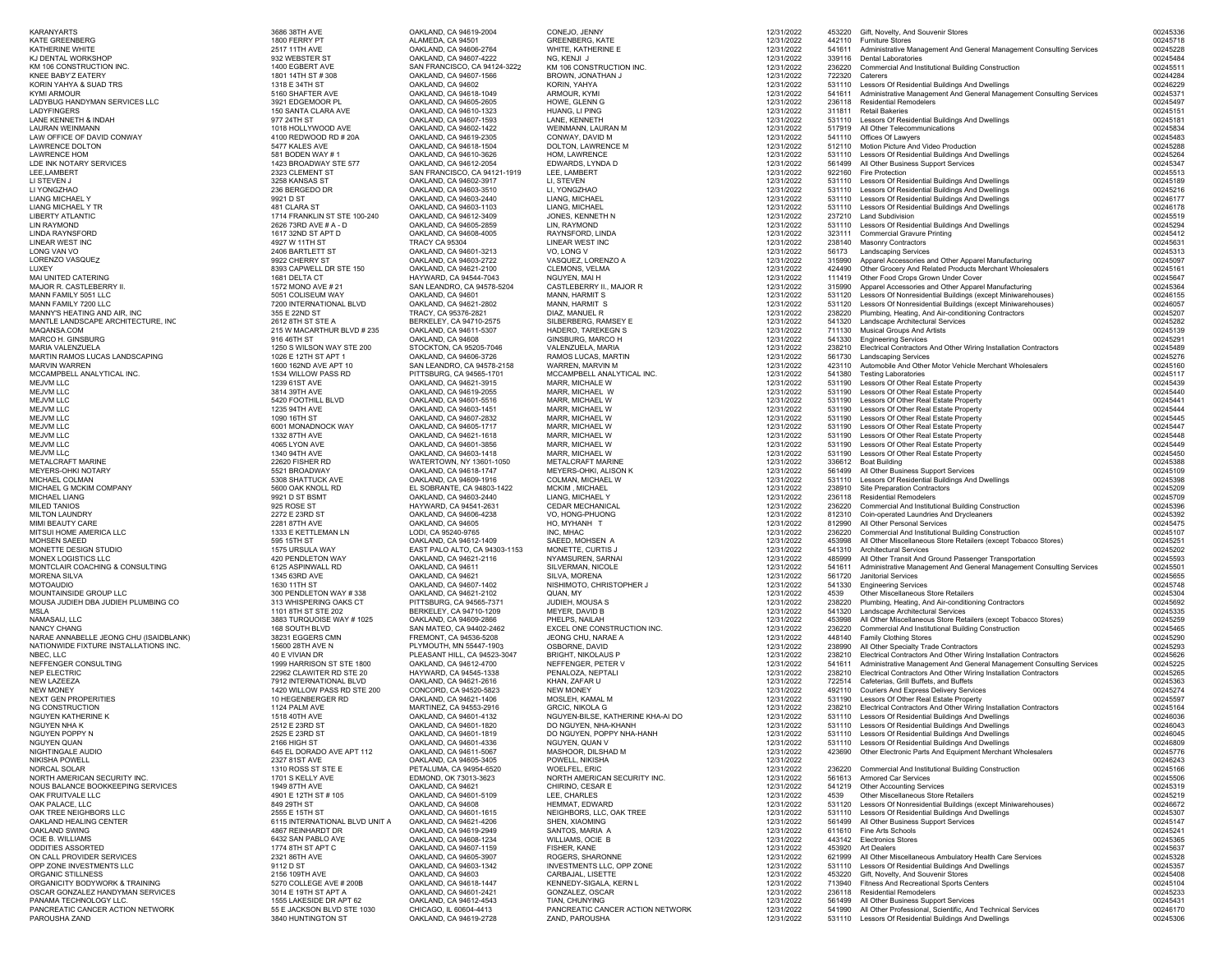| PATRICIA ANN PAPE                                                              | 5737 THORNHILL DR                                         | OAKLAND, CA 94611-2144                               | PAPE, PATRICIA A                                   | 12/31/2022               |                  | 531120 Lessors Of Nonresidential Buildings (except Miniwarehouses)                                                                    | 00245348             |
|--------------------------------------------------------------------------------|-----------------------------------------------------------|------------------------------------------------------|----------------------------------------------------|--------------------------|------------------|---------------------------------------------------------------------------------------------------------------------------------------|----------------------|
| PATRICK TAYLOR MORNING THOMAS AND ASSOCIATES<br>PAZ EMMANUEL & AVILA ESPERANZA | 3311 72ND AVE<br>4516 BOND ST                             | OAKLAND, CA 94601<br>OAKLAND, CA 94601-4628          | TAYLOR, PATRICK JR J<br>PAZ, EMMANUEL              | 12/31/2022<br>12/31/2022 | 237210<br>531110 | <b>Land Subdivision</b><br>Lessors Of Residential Buildings And Dwellings                                                             | 00245683<br>00245615 |
| PELLA DOORS & WINDOWS OF NORTHERN CALIFORNIA                                   | 2251 CLAREMONT CT                                         | HAYWARD, CA 94545-5001                               | DKJ ASSOCIATES INC                                 | 12/31/2022               | 236220           | Commercial And Institutional Building Construction                                                                                    | 00245417             |
| PHAT PHILLY                                                                    | 4140 TELEGRAPH AVE                                        | OAKLAND, CA 94609-2406                               | RUIZ, MARK                                         | 12/31/2022               | 722514           | Cafeterias, Grill Buffets, and Buffets                                                                                                | 00245178             |
| PIER MATIAS VARGAS<br>PIZZA PONTE                                              | 9849 MACARTHUR BLVD APT 4<br>4919 TELEGRAPH AVE           | OAKLAND, CA 94605-4879<br>OAKLAND, CA 94609-2011     | MATIAS VARGAS, PIER<br>AHRARI, AMIN                | 12/31/2022<br>12/31/2022 | 561720<br>722514 | <b>Janitorial Services</b><br>Cafeterias, Grill Buffets, and Buffets                                                                  | 00245432<br>00245515 |
| POLLO FRITOS PAPAS PABLO MATIAS #2                                             | 4559 INTERNATIONAL BLVD                                   | OAKLAND, CA 94601-4506                               | MATIAS, CATALINA                                   | 12/31/2022               | 111419           | Other Food Crops Grown Under Cover                                                                                                    | 00245401             |
| POR VIDA DECOR AND MERCANTILE                                                  | 2314 IVY DR                                               | OAKLAND, CA 94606-2055                               | FAULKNER, CHANDRA E                                | 12/31/2022               | 541430           | <b>Graphic Design Services</b>                                                                                                        | 00245123             |
| POWUR PBC<br>PRECISE PRICE ELECTRICAL INC                                      | 5850 EL CAMINO REAL STE 100<br>3025 ALHAMBRA DR           | CARLSBAD, CA 92008-8816<br>SHINGLE SPRINGS, CA 95682 | POWUR PBC<br>HILL, ELIJAH B                        | 12/31/2022<br>12/31/2022 | 236220<br>238210 | Commercial And Institutional Building Construction<br>Electrical Contractors And Other Wiring Installation Contractors                | 00245137<br>00245204 |
| PRESTIGE CONCRETE CONTRACTOR                                                   | 2829 CENTER LN                                            | ANTIOCH, CA 94509-4901                               | ROMO, ALEJANDRO                                    | 12/31/2022               | 238140           | <b>Masonry Contractors</b>                                                                                                            | 00245505             |
| PREVENTIVE MAINTENANCE SERVICES CC<br>PRIMERGY SOLAR MANAGEMENT                | 1301 CLAY ST<br>1901 HARRISON ST STE 1600                 | OAKLAND, CA 94612-5217<br>OAKLAND, CA 94612-3574     | PREVENTIVE MAINTENANCE SERVICES CC<br>LARNER, ADAM | 12/31/2022<br>12/31/2022 | 488490           | Other Support Activities For Road Transportation                                                                                      | 00245414<br>00245114 |
| PRO CONNECT ELECTRICAL INC                                                     | 139 9TH ST                                                | VALLEJO, CA 94590-7050                               | PRO CONNECT ELECTRICAL INC.                        | 12/31/2022               | 238210           | Electrical Contractors And Other Wiring Installation Contractors                                                                      | 00245496             |
| PROTECH AUTOMOTIVE SOLUTIONS                                                   | 2941 LAKE VISTA DR                                        | LEWISVILLE, TX 75067-3801                            | LLC, OLCH AUTOMOTIVE SERVICES                      | 12/31/2022               | 811198           | All Other Automotive Repair And Maintenance                                                                                           | 00245177             |
| PROWL STUDIO LLC<br>PRUDENCIO ESTEBAN SALINAS CRUZ                             | 1180 24TH ST<br>187 MONTECITO AVE #101                    | OAKLAND, CA 94607-2430<br>OAKLAND, CA 94610-4512     | MENARD, LAURYN<br>SALINAS, PRUDENCIO E E           | 12/31/2022<br>12/31/2022 | 541430<br>111419 | <b>Graphic Design Services</b><br>Other Food Crops Grown Under Cover                                                                  | 00245366<br>00245435 |
| PURPLE LOTUS                                                                   | 300 PENDLETON WAY STE 349                                 | OAKLAND, CA 94621-2102                               | VMK, INC.                                          | 12/31/2022               | 4539             | Other Miscellaneous Store Retailers                                                                                                   | 00245596             |
| PYXIS PARTNERS                                                                 | 3225 BONA ST                                              | OAKLAND, CA 94601                                    | <b>VELEZ, ATTICUS S</b>                            | 12/31/2022               | 541611           | Administrative Management And General Management Consulting Services                                                                  | 00245131             |
| QI DUMPLING LOUNGE<br>QINGJI LONG PAIN TREATMENT HEALTH CENTER                 | 3300 GRAND AVE<br>320 10TH ST                             | OAKLAND, CA 94610-2737<br>OAKLAND, CA 94607-4269     | LAM, KA I<br>LONG, QINGLI                          | 12/31/2022<br>12/31/2022 | 722514<br>812199 | Cafeterias, Grill Buffets, and Buffets<br>Other Personal Care Services                                                                | 00245144<br>00245337 |
| QUICK SET NAILS                                                                | 490 43RD STREET PM#58                                     | OAKLAND, CA 94609                                    | <b>WILLIAMS, TERROL</b>                            | 12/31/2022               | 452319           | All Other General Merchandise Stores ,,,                                                                                              | 00245411             |
| R.E.A.L LIFE FITNESS<br>RACHEL MICHELLE TEIGEN                                 | 2919 TELEGRAPH AVE UNIT 531<br>5320 HILLEN DR             | OAKLAND, CA 94609-3655<br>OAKLAND, CA 94619          | SHEPPARD, MALIK<br>TEIGEN, RACHEL M                | 12/31/2022<br>12/31/2022 | 713940<br>541219 | Fitness And Recreational Sports Centers<br><b>Other Accounting Services</b>                                                           | 00246017<br>00245677 |
| RADBIRD LLC                                                                    | 3223 GRAND AVE                                            | OAKLAND, CA 94610-2740                               | TIEDEMANN, LORI                                    | 12/31/2022               | 453998           | All Other Miscellaneous Store Retailers (except Tobacco Stores)                                                                       | 00245090             |
| RASHAD ARMSTEAD                                                                | 1714 FRANKLIN ST # 281                                    | OAKLAND, CA 94612-3409                               | ARMSTEAD, RASHAD                                   | 12/31/2022               | 722320           | Caterers                                                                                                                              | 00245704             |
| RDL CONSTRUCTION, INC.<br>RECLAIM                                              | 2290 N 1ST ST STE 304<br>36 MOSS AVE APT 5                | SAN JOSE, CA 95131-2017<br>OAKLAND, CA 94610-1339    | LEISINGER, RICK<br>HEARN, MATTHEW M                | 12/31/2022<br>12/31/2022 | 236220<br>561499 | Commercial And Institutional Building Construction<br>All Other Business Support Services                                             | 00245300<br>00245771 |
| REDKO ENTERPRISE                                                               | 1801 JEFFERSON ST APT 406                                 | OAKLAND, CA 94612-1542                               | REDKO, VADIM                                       | 12/31/2022               | 423430           | Computer And Computer Peripheral Equipment And Software Merchant Wholesalers                                                          | 00245409             |
| RELAXING SENSATIONS                                                            | 3424 ALEXANDER CT                                         | OAKLAND, CA 94601-3127                               | SAMANIEGO-AVANZINO, GLORIA                         | 12/31/2022               | 325611           | Soap And Other Detergent Manufacturing                                                                                                | 00245271             |
| REQUIEMTALES L.L.C<br>RERE                                                     | 1154 14TH ST<br>473 VINCA WAY                             | OAKLAND, CA 94607<br>VACAVILLE, CA 95687             | ROEBLING, MICHAEL J<br>RODRIGUEZ, REINA            | 12/31/2022<br>12/31/2022 | 453998<br>812990 | All Other Miscellaneous Store Retailers (except Tobacco Stores)<br>All Other Personal Services                                        | 00245317<br>00245159 |
| RESTFUL PETS LLC                                                               | 330 17TH ST # 1905                                        | OAKLAND, CA 94612-3391                               | JACKSON, MARK                                      | 12/31/2022               | 812910           | Pet Care (except Veterinary) Services                                                                                                 | 00245158             |
| RISEN ONE INC DBA TOTAL PLUMBING SERVICES<br>RITCHIE YU                        | 1293 KILCREASE CIR<br>1927 AUSEON AVE                     | EL SOBRANTE, CA 94803-1014                           | TOTAL PLUMBING SERVICES<br>YU, RITCHIE             | 12/31/2022               | 238220<br>531110 | Plumbing, Heating, And Air-conditioning Contractors                                                                                   | 00245203<br>00245995 |
| RITUAL SISTER                                                                  | 891 41ST ST APT A                                         | OAKLAND, CA 94621-1531<br>OAKLAND, CA 94608          | SOULE-FAHEY, MARTHA H                              | 12/31/2022<br>12/31/2022 | 315990           | Lessors Of Residential Buildings And Dwellings<br>Apparel Accessories and Other Apparel Manufacturing                                 | 00246239             |
| RIVERA NYCHELLE GRAYSON & NOEL JR                                              | 1221 STANFORD AVE                                         | OAKLAND, CA 94608-2621                               | RIVERA, NYCHELLE G                                 | 12/31/2022               | 531110           | Lessors Of Residential Buildings And Dwellings                                                                                        | 00245442             |
| RJS STARTED LLC<br>RJS STARTED LLC                                             | 5106 BANCROFT AVE<br>5112 BANCROFT AVE                    | OAKLAND, CA 94601-5357<br>OAKLAND, CA 94601-5358     | SIDHI, JAGJIT S<br>SIDHU, JAGJIT S                 | 12/31/2022<br>12/31/2022 | 531110<br>531110 | Lessors Of Residential Buildings And Dwellings<br>Lessors Of Residential Buildings And Dwellings                                      | 00245299<br>00245302 |
| RLH 105 LLC                                                                    | 5521 FOOTHILL BLVD                                        | OAKLAND, CA 94605                                    | HEMMAT, EDWARD                                     | 12/31/2022               | 531120           | Lessors Of Nonresidential Buildings (except Miniwarehouses)                                                                           | 00246756             |
| RO-LIABLE NOTARY SERVICES LLC                                                  | 1423 BROADWAY #578                                        | OAKLAND, CA 94612-2054                               | WARD, ROSHUNDA M                                   | 12/31/2022               | 561499           | All Other Business Support Services<br>Cafeterias, Grill Buffets, and Buffets                                                         | 00245127             |
| ROASTED AND RAW<br>ROBERT BURNETT                                              | 607 14TH ST<br>77 SOLANO SQ                               | OAKLAND, CA 94612-1242<br>BENICIA, CA 94510-2712     | GREER, IMANI<br>BURNETT, ROBERT J                  | 12/31/2022<br>12/31/2022 | 722514<br>238160 | Roofing Contractors                                                                                                                   | 00245520<br>00245376 |
| ROBERT GRUMAN                                                                  | 509 SYCAMORE ST #5                                        | OAKLAND, CA 94612-1737                               | GRUMAN, ROBERT A                                   | 12/31/2022               | 453920           | Art Dealers                                                                                                                           | 00245382             |
| ROBERT HOWARD<br>ROOTS Y RAMAS FOREST SCHOOL                                   | 4750 NORRIS CANYON RD STE J<br>CANYON MEADOW STAGING AREA | SAN RAMON, CA 94583-1373<br>OAKLAND, CA 94619        | LEGION CONSTRUCTION, INC.<br>SIVILL, EVA           | 12/31/2022<br>12/31/2022 | 236220<br>611699 | Commercial And Institutional Building Construction<br>All Other Miscellaneous Schools And Instruction                                 | 00245283<br>00245198 |
| ROSA VIRGINIA LOPEZ CARCAMO                                                    | 1005 70TH AVE                                             | OAKLAND, CA 94621-3213                               | LOPEZ CARCAMO, ROSA V                              | 12/31/2022               | 311812           | <b>Commercial Bakeries</b>                                                                                                            | 00245330             |
| ROSEANNE MARTINEZ TOUTJIAN & NATHANIEL TOUTJIAN                                | 3021 58TH AVE                                             | OAKLAND, CA 94605-1123                               | MARTINEZ TOUTJIAN, ROSEANNE T                      | 12/31/2022               | 531110           | Lessors Of Residential Buildings And Dwellings                                                                                        | 00246027             |
| ROSS CLIFT PLUMBING<br>ROYAL MART LLC                                          | 7253 6TH ST<br>10151 INTERNATIONAL BLVD                   | RIO LINDA, CA 95673-1401<br>OAKLAND, CA 94603-3203   | CLIFT, ROSS<br>ALALIE, YAHYA                       | 12/31/2022<br>12/31/2022 | 238220<br>453991 | Plumbing, Heating, And Air-conditioning Contractors<br><b>Tobacco Stores</b>                                                          | 00245329<br>00246050 |
| ROYMA AUTO REPAIR AND PAINT                                                    | 10151 DENNY ST                                            | OAKLAND, CA 94603                                    | LLAMAS, ROSA                                       | 12/31/2022               | 811198           | All Other Automotive Repair And Maintenance                                                                                           | 00245312             |
| RUSSELL TRENT HAWKINS<br>RUTH TILLMAN HOME DESIGN                              | 1420 WILLOW PASS RD STE 200<br>1050 47TH AVE 5            | CONCORD, CA 94520-5823<br>OAKLAND, CA 94601-5152     | <b>NEW MONEY</b><br>TILLMAN, RUTH                  | 12/31/2022<br>12/31/2022 | 541213<br>541430 | <b>Tax Preparation Services</b><br><b>Graphic Design Services</b>                                                                     | 00245406<br>00245598 |
| RYBICKI KATHLEEN D TR                                                          | 5340 BROADWAY TER 403                                     | OAKLAND, CA 94618                                    | RYBICKI, KATHLEEN D                                | 12/31/2022               | 531110           | Lessors Of Residential Buildings And Dwellings                                                                                        | 00245350             |
| SACRED SELF MASSAGE                                                            | 541 ATHOL AVE                                             | OAKLAND, CA 94606-1507                               | BARAM-GUZMAN, SHULAMIT                             | 12/31/2022               | 812199           | Other Personal Care Services                                                                                                          | 00244492             |
| SALIENT GLOBAL TECHNOLOGIES<br>SAMI QREINI LCSW                                | 510 GARCIA AVE STE E<br>5435 COLLEGE AVE # 202-2          | PITTSBURG, CA 94565-7405<br>OAKLAND, CA 94618-1598   | <b>RAVIG INC</b><br>QREINI, SAMI J                 | 12/31/2022<br>12/31/2022 | 236220<br>624190 | Commercial And Institutional Building Construction<br>Other Individual And Family Services                                            | 00245464<br>00245130 |
| SANJEEV THAPA                                                                  | 1201 PINE ST UNIT 145                                     | OAKLAND, CA 94607-1461                               | THAPA, SANJEEV                                     | 12/31/2022               | 443142           | <b>Flectronics Stores</b>                                                                                                             | 00245280             |
| SCHUYLERMETAL LLC                                                              | 535 BELLEVUE AVE #3                                       | OAKLAND, CA 94610-5030                               | MCALISTER, SCHUYLER                                | 12/31/2022               | 541611<br>621210 | Administrative Management And General Management Consulting Services<br>Offices Of Dentists                                           | 00245354<br>00245452 |
| SEAN S KIM DDS INC<br>SEASKY LAB LLC                                           | 1100 WEBSTER ST # 221<br>105 ALPINE TER                   | OAKLAND, CA 94607<br>OAKLAND, CA 94618               | KIM, SEAN S<br>KLINE, NERAVAN                      | 12/31/2022<br>12/31/2022 | 541611           | Administrative Management And General Management Consulting Services                                                                  | 00245191             |
| SEQUOIA ELECTRIC CO.                                                           | 422 LA JOLLA AVE                                          | SAN MATEO, CA 94403-4342                             | MACFARLANE, PHILIP J                               | 12/31/2022               | 221122           | <b>Electric Power Distribution</b>                                                                                                    | 00245498             |
| SERENDIPITY SUPPLY CO. LLC<br><b>SEXTON ERNESTO P</b>                          | 950 AVIS DR<br>3317 FLORIDA ST B                          | EL CERRITO, CA 94530-2943<br>OAKLAND, CA 94602-3850  | JOHNSON, KYNDELLE M<br><b>SEXTON, ERNIE</b>        | 12/31/2022<br>12/31/2022 | 315990<br>531110 | Apparel Accessories and Other Apparel Manufacturing<br>Lessors Of Residential Buildings And Dwellings                                 | 00245675<br>00245182 |
| SF CORE MEDIA LLC                                                              | 1423 BROADWAY STE 585                                     | OAKLAND, CA 94612-2054                               | MARINGOUIN, JOHN                                   | 12/31/2022               | 512110           | Motion Picture And Video Production                                                                                                   | 00245837             |
| SHERMAN L PHILLIPS<br>SHUNNA MCFARLAND                                         | 1329 HIDDEN CREEK WAY PLUMAS<br>3090 GLASCOCK ST UNIT 314 | LAKE, CA 95961<br>OAKLAND, CA 94601-2862             | PHILLIPS, SHERMAN L<br>MCFARLAND, SHUNNA           | 12/31/2022<br>12/31/2022 | 561720<br>452319 | <b>Janitorial Services</b><br>All Other General Merchandise Stores                                                                    | 00245618<br>00245707 |
| SIGNATURE FLIGHT SUPPORT LLC                                                   | 8433 EARHART RD                                           | OAKLAND, CA 94621-4521                               | CLICK, CHRISTA                                     | 12/31/2022               | 336411           | Aircraft Manufacturing                                                                                                                | 00245353             |
| SIN CHEUNG                                                                     | 545 INDEPENDENT RD                                        | OAKLAND, CA 94621-3721                               | CHEUNG, SIN                                        | 12/31/2022               | 424990           | Other Miscellaneous Nondurable Goods Merchant Wholesalers                                                                             | 00245453             |
| SKYLINE DECKING INC.<br>SNO SMOKE & GIFT SHOP                                  | 13421 39TH AVE NE<br>5927 MACARTHUR BLVD                  | MARYSVILLE, WA 98271-7895<br>OAKLAND, CA 94605-1639  | SINGFIELD, NORMAN<br>SNO SMOKE SHOP                | 12/31/2022<br>12/31/2022 | 238990<br>453998 | All Other Specialty Trade Contractors<br>All Other Miscellaneous Store Retailers (except Tobacco Stores)                              | 00245112<br>00245213 |
| SOAR WITH TAPPING LLC                                                          | 10919 MONAN ST                                            | OAKLAND, CA 94605-5551                               | VINCZE, AMY                                        | 12/31/2022               | 624190           | Other Individual And Family Services                                                                                                  | 00245407             |
| SONTHONAX VERNARD<br>SOVAN'S EYEBROWS THREADING                                | 2014 5TH AVE APT 104<br>2345 VALDEZ ST STE 405            | OAKLAND, CA 94606-1997<br>OAKLAND, CA 94612          | VERNARD, SONTHONAX<br>BARTAULA, RASHILA L          | 12/31/2022<br>12/31/2022 | 512199<br>812112 | Other Motion Picture And Video Industries<br><b>Beauty Salons</b>                                                                     | 00245258<br>00245473 |
| STEPHANIE BRUCE                                                                | 574 63RD ST APT 1                                         | OAKLAND, CA 94609-1254                               | <b>BRUCE, STEPHANIE C</b>                          | 12/31/2022               | 611699           | All Other Miscellaneous Schools And Instruction                                                                                       | 00245339             |
| STEVEN J CUTSHALL                                                              | 1954 MOUNTAIN BLVD # 13013                                | OAKLAND, CA 94661-0401                               | CUTSHALL, STEVEN J                                 | 12/31/2022               | 624190           | Other Individual And Family Services                                                                                                  | 00245457             |
| STREET SMART BRAZIL<br>SUGA DADDY'S LLC                                        | 2917 MACARTHUR BLVD #3C<br>263 S 47TH ST                  | OAKLAND, CA 94602-3267<br>RICHMOND, CA 94804-3421    | LAGE, LUCIANA<br>BROOKS WRIGHT, ANN F              | 12/31/2022<br>12/31/2022 | 541990<br>111419 | All Other Professional, Scientific, And Technical Services<br>Other Food Crops Grown Under Cover                                      | 00245600<br>00245217 |
| SUI PING LU                                                                    | 1827 PACIFIC AVE                                          | ALAMEDA, CA 94501-2647                               | LU, IDA                                            | 12/31/2022               | 238210           | Electrical Contractors And Other Wiring Installation Contractors                                                                      | 00245368             |
| SULA DEVELOPMENT LLC                                                           | 3616 BROOKDALE AVE                                        | OAKLAND, CA 94619-1016                               | BAJAJ, ANITA                                       | 12/31/2022               | 531110<br>531110 | Lessors Of Residential Buildings And Dwellings<br>Lessors Of Residential Buildings And Dwellings                                      | 00246063             |
| SULA DEVELOPMENT LLC<br>SULA DEVELOPMENT LLC                                   | 3614 BROOKDALE AVE<br>3618 BROOKDALE AVE                  | OAKLAND, CA 94619-1016<br>OAKLAND, CA 94619-1016     | BAJAJ, ANITA<br>BAJAJ, ANITA                       | 12/31/2022<br>12/31/2022 | 531110           | Lessors Of Residential Buildings And Dwellings                                                                                        | 00246065<br>00246072 |
| SUMMER SYSTEMS, INC.                                                           | 28942 HANCOCK PKWY                                        | VALENCIA, CA 91355-1069                              | SUMMER SYSTEMS, INC.                               | 12/31/2022               | 236220           | Commercial And Institutional Building Construction                                                                                    | 00245101             |
| SUNDOWN POWER<br>SUPER BEAR MOVERS                                             | 16125 LUCAS CT<br>568 CAPISTRANO DR                       | SAN LORENZO, CA 94580-2134<br>OAKLAND, CA 94603-3522 | FIVIS, GRANT<br>HUNTINGTON, TERRELL                | 12/31/2022<br>12/31/2022 | 238210<br>423850 | Electrical Contractors And Other Wiring Installation Contractors<br>Service Establishment Equipment And Supplies Merchant Wholesalers | 00245142<br>00245872 |
| SURESITE CONSULTING GROUP LLC                                                  | 3659 GREEN RD # 214                                       | BEACHWOOD, OH 44122-5715                             | WARSAW, KELLY                                      | 12/31/2022               | 517911           | <b>Telecommunications Resellers</b>                                                                                                   | 00246246             |
| SUSAN TABER AVILA<br>SUSANA ZEPEDA                                             | 4111 RHODA AVE                                            | OAKLAND, CA 94602-3442                               | AVILA, SUSAN T<br>ZEPEDA, SUSANA                   | 12/31/2022               | 453920           | Art Dealers                                                                                                                           | 00245132<br>00245495 |
| SUZANNAH GRATZ DRAMA THERAPIST & COACH                                         | 4838 INTERNATIONAL BLVD<br>347 WARWICK AVE APT 29         | OAKLAND, CA 94601-5212<br>OAKLAND, CA 94610-3315     | GRATZ, SUZANANH E                                  | 12/31/2022<br>12/31/2022 | 448310<br>812990 | Jewelry Stores<br>All Other Personal Services                                                                                         | 00245079             |
| SWEET BRIGHT HOMES                                                             | 4526 BOND ST                                              | OAKLAND, CA 94601-4628                               | PABLO-MEJIA, MARTIN                                | 12/31/2022               | 561730           | <b>Landscaping Services</b>                                                                                                           | 00245383             |
| SYMBU LLC<br>SZETO-WONG LAW, PC                                                | 520 3RD ST 201<br>1300 CLAY ST STE 600                    | OAKLAND, CA 94607-3505<br>OAKLAND, CA 94612-1422     | MARROCCO, MARK<br>SZETO-WONG LAW, PC               | 12/31/2022<br>12/31/2022 | 541810<br>541110 | <b>Advertising Agencies</b><br>Offices Of Lawyers                                                                                     | 00245654<br>00245629 |
| TAKANORI TAIRA-KAPLAN                                                          | 1721 BROADWAY STE 201                                     | OAKLAND, CA 94612-2115                               | TAIRA-KAPLAN, TAKANORI                             | 12/31/2022               | 541922           | Commercial Photography                                                                                                                | 00245231             |
| TARASCO ROOFING INC                                                            | 27115 SAINT FRANCIS AVE                                   | HAYWARD, CA 94544-3815<br>OAKLAND, CA 94608          | TARASCO ROOFING INC<br>RATNATHICAM, NILS           | 12/31/2022               | 238160<br>531110 | Roofing Contractors                                                                                                                   | 00245747             |
| TARSLIN INVESTMENTS LLC & RSSM LLC ETAL<br>TEMPEST INSULATION INC              | 1033 60TH ST<br>346 LION ST                               | HAYWARD, CA 94541-6314                               | TEMPEST INSULATION INC                             | 12/31/2022<br>12/31/2022 | 238310           | Lessors Of Residential Buildings And Dwellings<br>Drywall And Insulation Contractors                                                  | 00245429<br>00245192 |
| TEMPLE OF EARTH APOTHECARY                                                     | 835 ATHENS AVE APT A                                      | OAKLAND, CA 94607-3427                               | BENJAMIN, DANIELLE E                               | 12/31/2022               | 812990           | All Other Personal Services                                                                                                           | 00244526             |
| THAIR AND MERVAT GHANEM TRUST<br>THE BOLDT COMPANY                             | 1521 41ST AVE<br>2525 N ROEMER RD                         | OAKLAND, CA 94601-4141<br>APPLETON, WI 54911-8624    | <b>GHANEM, THAIR</b><br>THE BOLDT COMPANY          | 12/31/2022<br>12/31/2022 | 531110<br>236220 | Lessors Of Residential Buildings And Dwellings<br>Commercial And Institutional Building Construction                                  | 00246029<br>00245620 |
| THE CARLS                                                                      | 364 40TH ST #406                                          | OAKLAND, CA 94609-2634                               | ROBINSON, MELANIE                                  | 12/31/2022               | 812910           | Pet Care (except Veterinary) Services                                                                                                 | 00245494             |
| THE GOLDEN HANDYMAN                                                            | 2926 HIGH ST APT 102                                      | OAKLAND, CA 94619-2554                               | CARRILLO, ALEJANDRO                                | 12/31/2022               | 236118           | <b>Residential Remodelers</b>                                                                                                         | 00245205             |